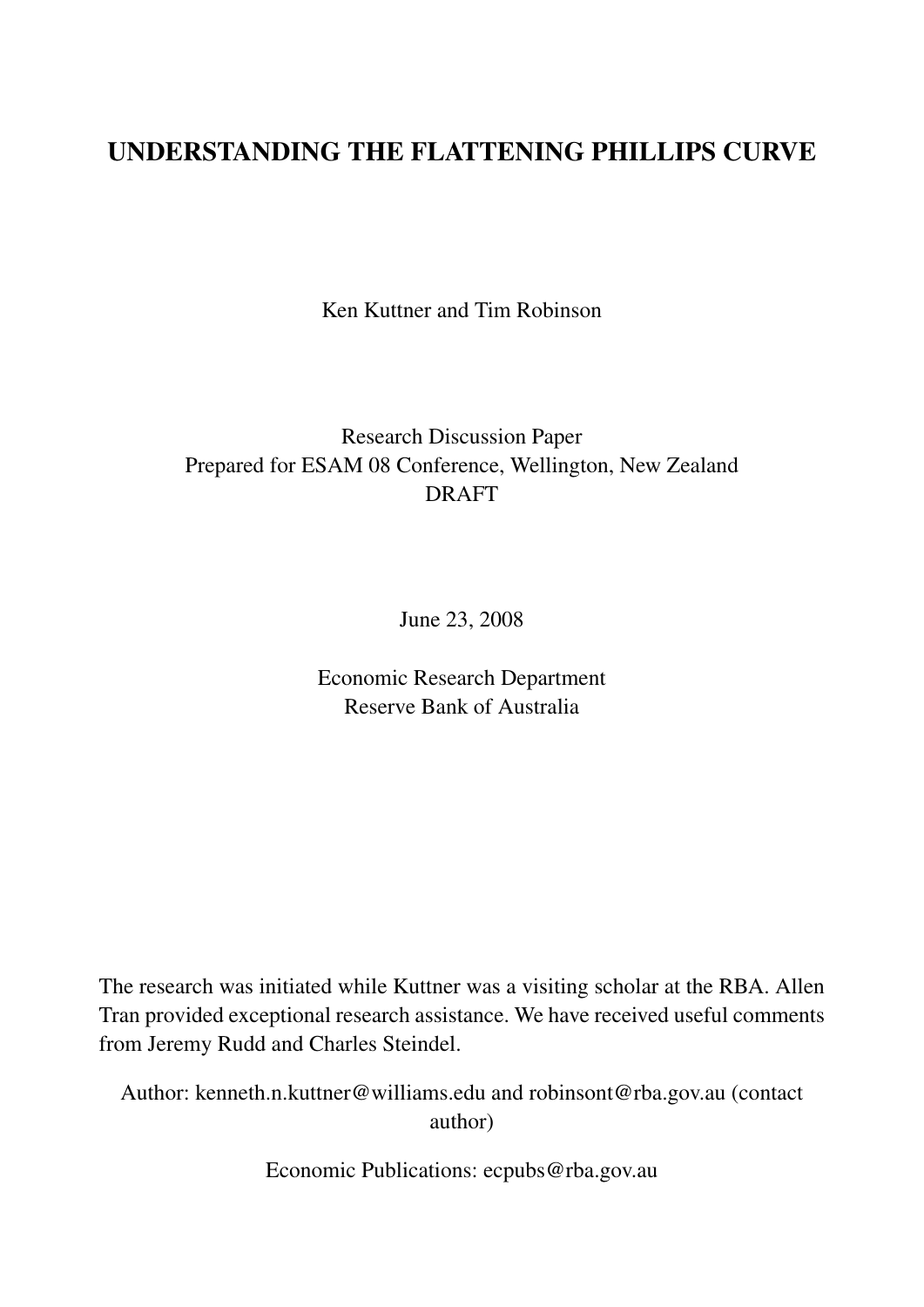### Abstract

Policymakers in the US and a number of other countries recently have called attention to an apparent flattening of the Phillips curve. The policy implications of such a change would be that, while higher levels of the output gap would be less inflationary, reducing inflation would be more costly in terms of foregone output. This paper's objective is to review the evidence and possible explanations for the flattening Phillips curve, using new-Keynesian economic theory as an organising framework. We find that the flattening is not only a reduced-form phenomenon, but also is evident in the baseline "structural" new-Keynesian Phillips curve of Galí and Gertler (1999) (Journal of Monetary Economics). We consider a variety of reasons for this structural flattening, such as data problems, alternative definitions of marginal cost and globalisation, none of which provide an entirely satisfactory explanation.

> JEL Classification Numbers: E31 Keywords: Phillips curve, inflation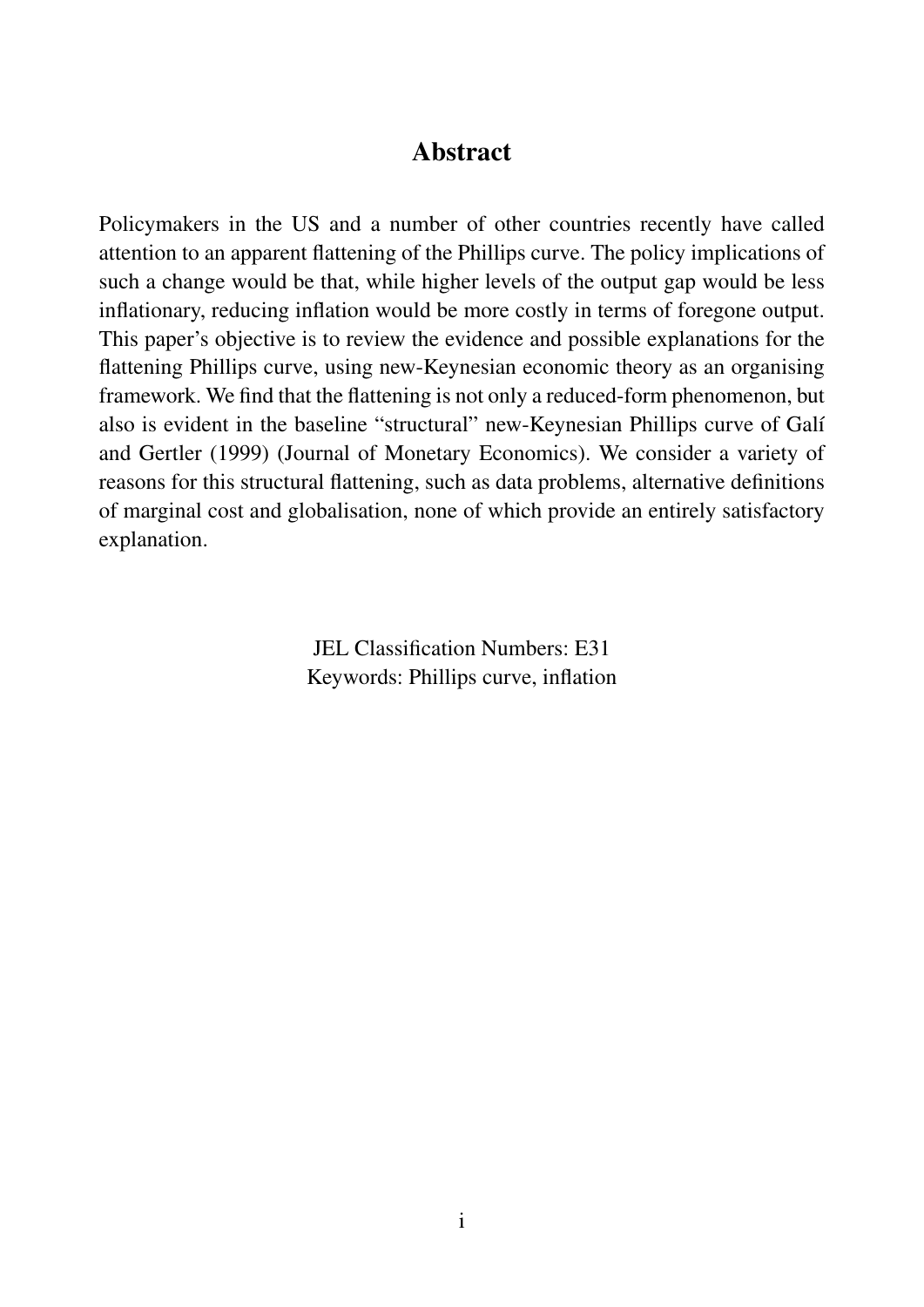# Table of Contents

| 1. |                                                      | Introduction                                                                                                                                              |                |  |
|----|------------------------------------------------------|-----------------------------------------------------------------------------------------------------------------------------------------------------------|----------------|--|
| 2. |                                                      | <b>Reduced-form Flattening</b>                                                                                                                            |                |  |
| 3. | A Structural Perspective on the Flattening Issue     |                                                                                                                                                           |                |  |
|    | 3.1                                                  | A brief review of new-Keynesian inflation theory                                                                                                          |                |  |
| 4. | Has the New-Keynesian Phillips Curve Become Flatter? |                                                                                                                                                           |                |  |
|    | 4.1                                                  | Baseline new-Keynesian Phillips Curve Estimates                                                                                                           | 9              |  |
| 5. | Explaining the Flattening Phenomenon                 |                                                                                                                                                           |                |  |
|    | 5.1                                                  | Data Problems                                                                                                                                             | 15             |  |
|    | 5.2                                                  | Labour Share $\neq$ Marginal Cost<br><b>Open Economy Dimensions</b><br>5.2.1<br><b>Changing Sectoral Composition</b><br>5.2.2                             | 16<br>16<br>19 |  |
|    | 5.3                                                  | <b>Structural Changes in Price-setting Behavior</b><br>The Rogoff Hypothesis<br>5.3.1<br><b>Increased Openness of Product and Labour Markets</b><br>5.3.2 | 19<br>19<br>20 |  |
|    | 5.4                                                  | The Need for a Richer Structural Model                                                                                                                    | 20             |  |
| 6. |                                                      | Conclusions                                                                                                                                               | 21             |  |
|    | References                                           |                                                                                                                                                           | 23             |  |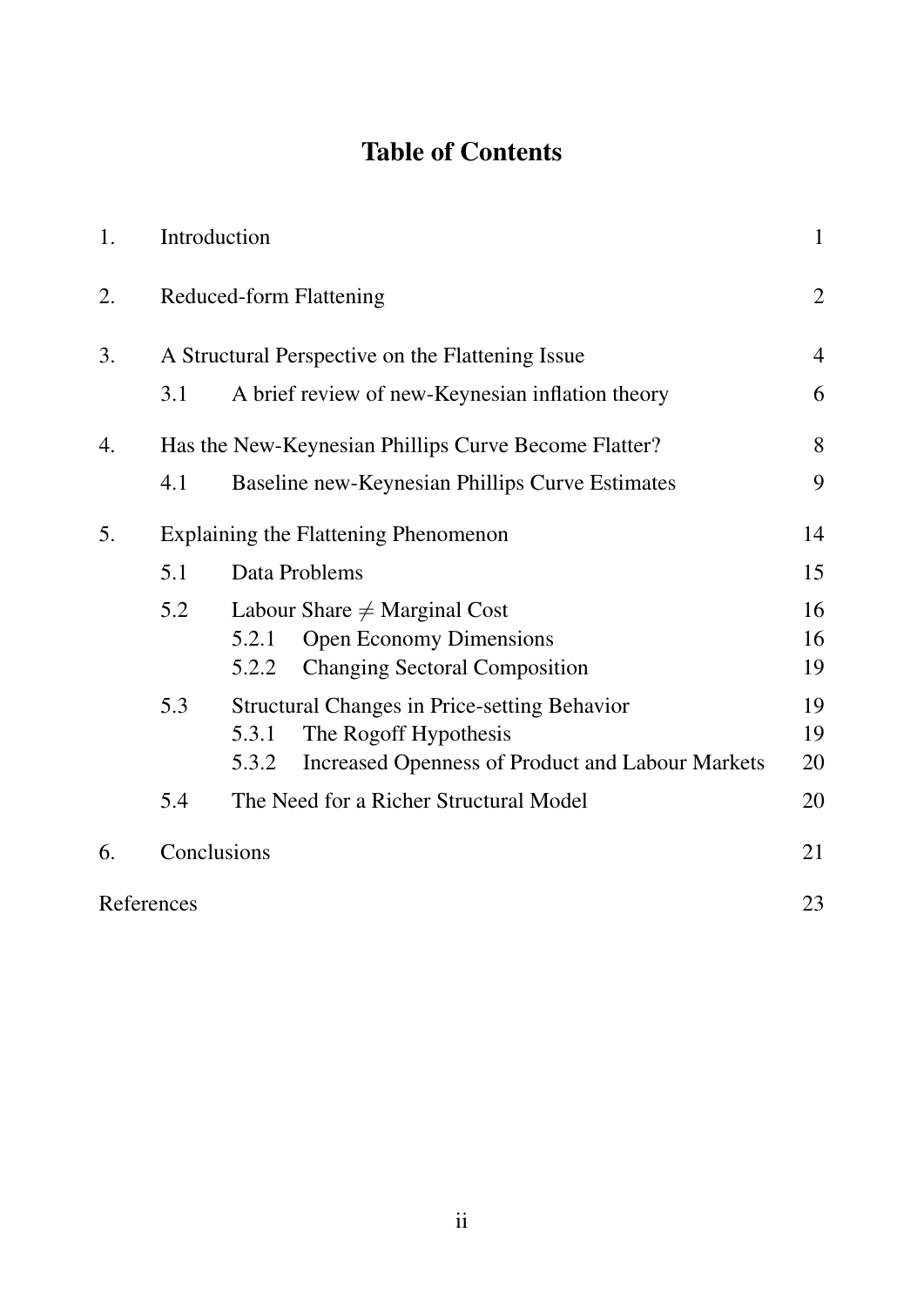# UNDERSTANDING THE FLATTENING PHILLIPS CURVE

### Ken Kuttner and Tim Robinson

## 1. Introduction

In recent years, inflation appears to have become less responsive to fluctuations in output and unemployment—that is, that the Phillips curve has become "flatter". This has been documented for the United States by Roberts (2006), among others, and a similar phenomenon seems to have occurred in other countries as well (for example, see Beaudry and Doyle (2000) for Canada).

A decline in the output-inflation trade-off, if it has occurred, would have consequences for monetary policy. As discussed in Mishkin (2007) and Bean (2006), a benefit is that higher levels of the output gap, and lower levels of unemployment, would be less inflationary. The problem is that inflation, once established, would be harder to bring down.

While the "stylised fact" of a flatter Phillips curve has been reasonably well established, the precise reasons for this change are not well understood. Firmer "anchoring" of inflation expectations is one possibility, advanced by Mishkin (2007), Roberts (2006) and Williams (2006), among others. (This line of reasoning has tended to emphasize the effects of "anchoring" on inflation persistence, rather than the responsiveness of inflation to fluctuations in real activity.) Others, such as Borio and Filardo (2006) and Razin and Binyamini (2007), cite the effects of globalisation.

The purpose of this paper is therefore to understand why the Phillips curve seems to have become flatter, using insights from "new-Keynesian" macroeconomic theory to dissect the linkages between real activity and inflation. Variants of the new-Keynesian framework are extensively used in macroeconomic models at central banks worldwide (for example at the Riksbank (Adolfson, Laseen, Linde and Villani 2007) and the Bank of Canada (Murchison and Rennison 2007)). According to that perspective, a fruitful way to think about the reduced-form output-inflation nexus is in two stages: first, as a relationship between the output gap and costs; and second, in terms of the linkage between costs (or more precisely, the current and expected *future* costs) and inflation. A reduction in the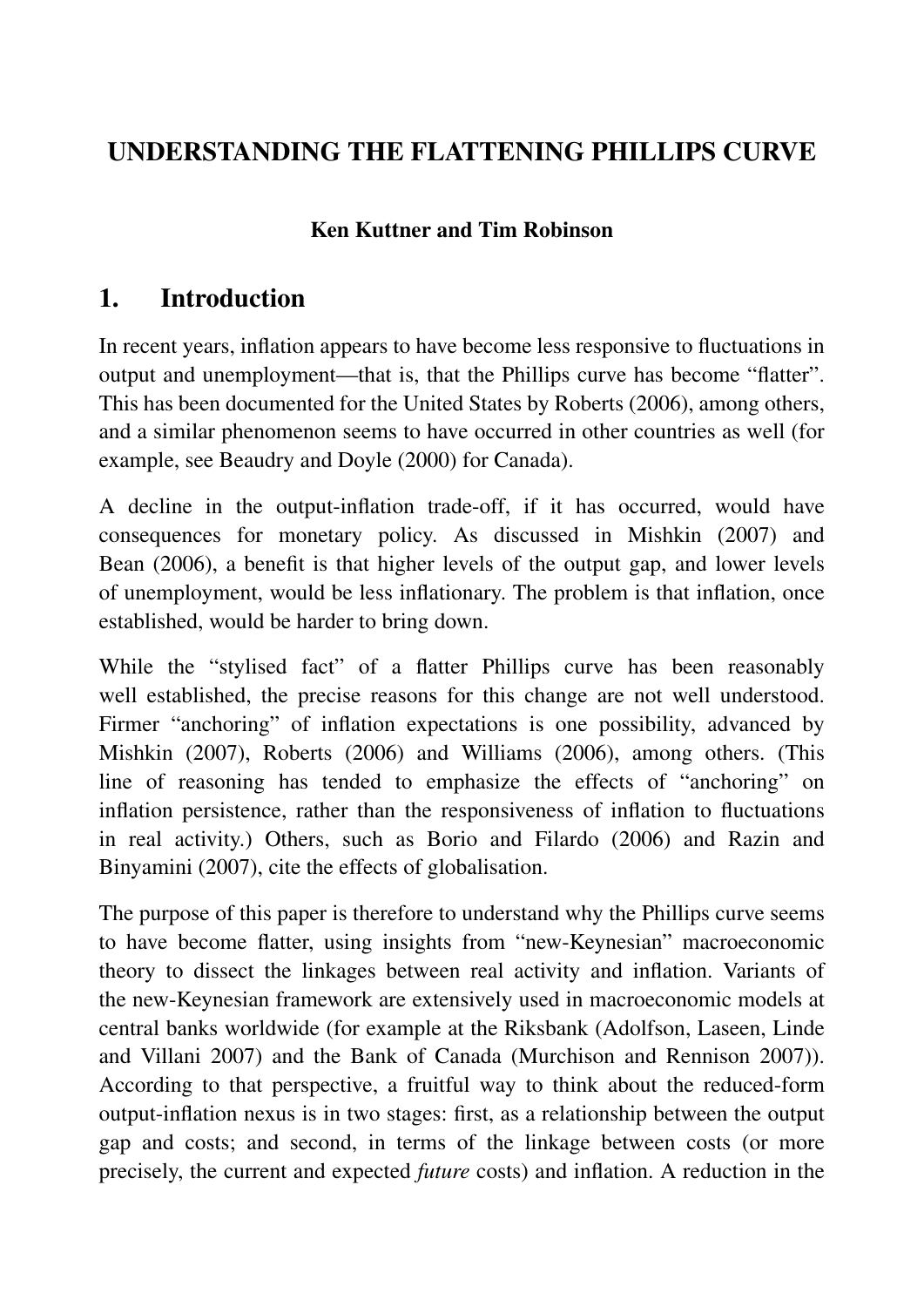overall sensitivity of inflation to output may result from a change in either one of those two stages.

The paper proceeds as follows. Section 2 (briefly) documents the change in the reduced-form Phillips curve in the US and a small, open economy, namely Australia. Section 3 reviews the new-Keynesian inflation model, and discusses why a change in the reduced-form need not imply a change in firms' price-setting behavior. In an effort to determine whether there may also have been a change in the structural inflation equation, in section 4 we estimate the new-Keynesian Phillips curve, finding that there does appear to have been a reduction in the responsiveness of inflation to marginal costs. Section 5 considers several possible explanations for these findings, none of which are entirely satisfactory.

## 2. Reduced-form Flattening

Simple scatterplots of inflation and the output gap are striking. We divide the sample for both countries, with the period after the break displaying a sizeable drop in the volatility of the output gap in each nation.<sup>1</sup> The moderation of the business cycle has been widely studied — see, for example, the papers in Kent and Norman (2005). The accompanying decline in inflation, however, has not been proportional — the reduced-form Phillips curve has flattened.



Figure 1: Inflation and the Output Gap: United States

<sup>1</sup> The break in 1984:Q1 for the US follows Roberts (2006). The break in 1993:Q1 for Australia approximately corresponds to the adoption of inflation targeting. The output gap is constructed using a quadratic trend — see Section 4 for further details on the data.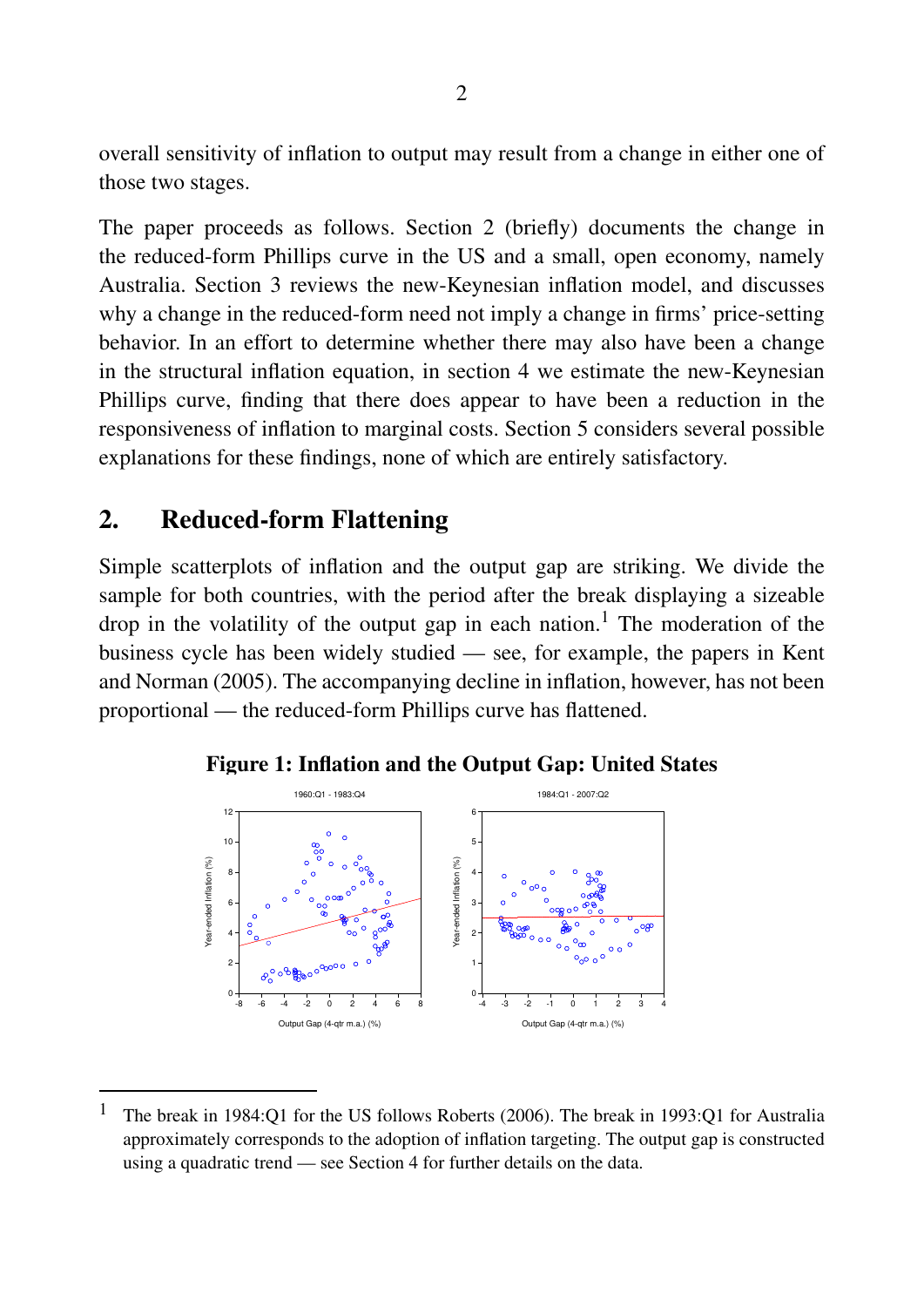



Reduced-form estimates of the Phillips curve, like those in Roberts (2006), typically have the specification:

$$
\pi_t = a + b(L)\pi_{t-1} + c\chi_{t-1} + dz_t + e_t \tag{1}
$$

where *y* is (an estimate of) the output gap, *L* is the lag operator and *z* represents some exogenous factors affecting inflation. The lags of inflation (we use two) are sometimes interpreted as a proxy for inflation expectations, and more generally help model the observed persistence in inflation.<sup>2</sup> To examine the flattening in the Phillips curve we want to allow  $c$ , the coefficient on the output gap, to vary over time. Two simple ways of doing this are to estimate Equation 1 over a 15 year rolling window (Figures 3 and 4), or two specify the process that the output gap coefficient follows (we assume a random walk) and to use the Kalman filter (Figures 5 and 6). The latter has the advantage that it delivers two-sided estimates, that is, at all points of time they use information from the entire sample.

The flattening of the reduced-form Phillips curve is clearly evident for the US using either methodology. In Figure 3 we date the parameter estimates at the end

<sup>&</sup>lt;sup>2</sup> Often their coefficients are restricted to sum to 1 (and the constant restricted to be zero), in an attempt to ensure that the Phillips curve is vertical in the long-run (this is the "accelerationist" model of inflation). These restrictions impose that inflation is an integrated process, which is implausible when there is a central bank reacting sufficiently aggressively to inflation, and ignore the cross-equation restrictions that would exist in a fully-specified model, a point first highlighted by Sargent (1971). However, whether the Federal Reserve acted sufficiently aggressively to offset inflation in the 1970s is arguable - see Clarida, Gali and Gertler (2000) and Orphanides (2002).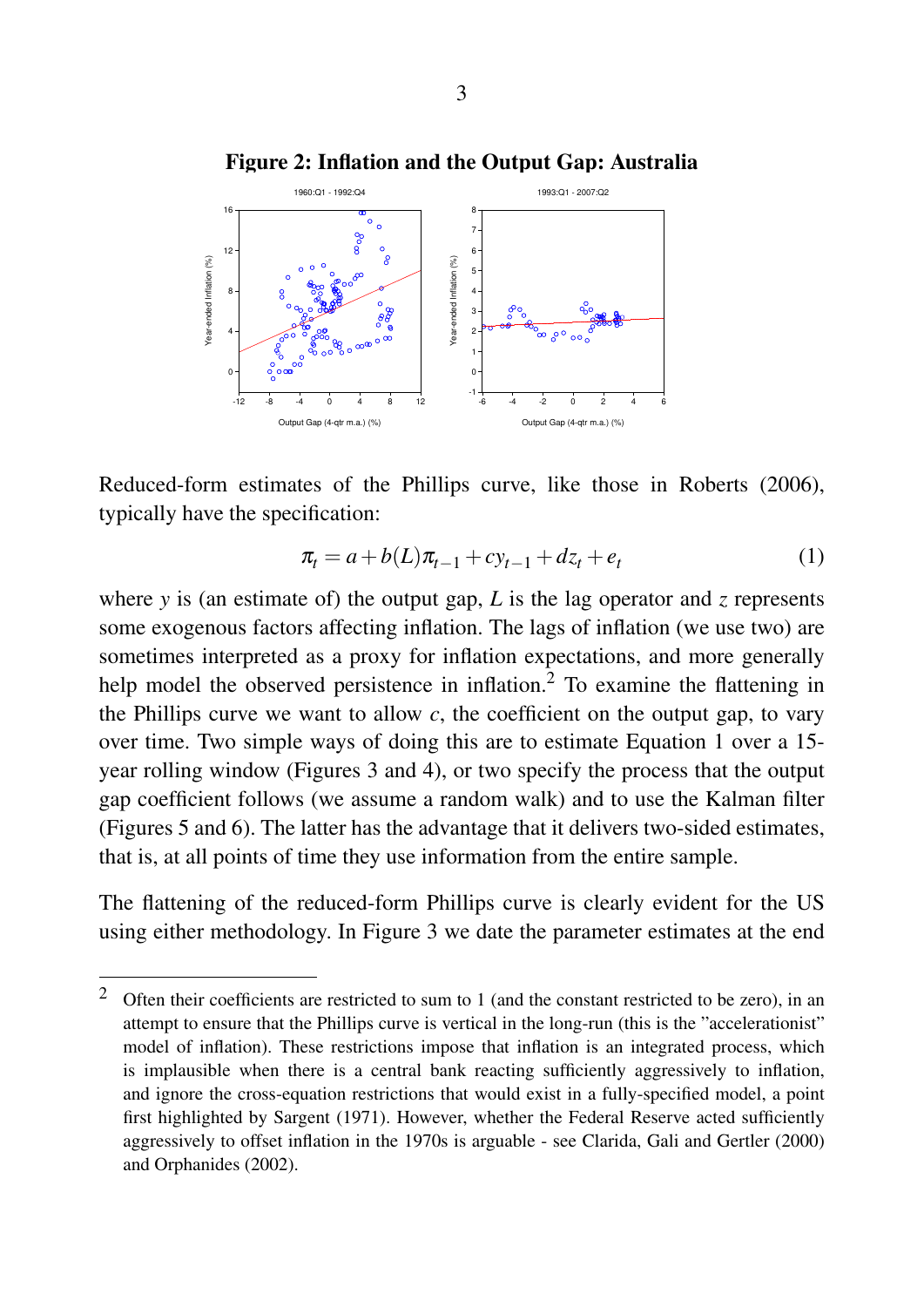

Figure 3: 15-year Rolling Regressions: Coefficient on Gap - United States

Figure 4: 15-year Rolling Regressions: Coefficient on Gap - Australia



of each rolling window, and consequently the sharp reduction in the output gap's coefficient evident from from around 1989 occurred in the preceding 15 years, and perhaps is better dated in the early 1980s, around the time when the Federal Reserve disinflated the economy. Alternatively, the two-sided estimates in Figures 5 date the flattening in the Phillips curve as beginning in around 1975, and suggest that it has been a very gradual process which continued over the 1980s and 1990s.<sup>3</sup>

The results for Australia are more mixed. The estimates of the coefficient on the output gap fluctuate considerably until the late 1990s, after which a clearly discernable downward trend is evident. Once again, this suggests that the flattening began around the time of a change in monetary policy regime, namely the adoption of inflation targeting. The two-sided estimates, however, date the flattening as beginning far earlier, around 1975, akin to the findings for the US.

## 3. A Structural Perspective on the Flattening Issue

The problem with the previous results is that, because they come from reducedform regressions, it is hard to tell whether they represent a change in the true

 $3$  Naturally this partially reflects our assumption that it follows a random walk.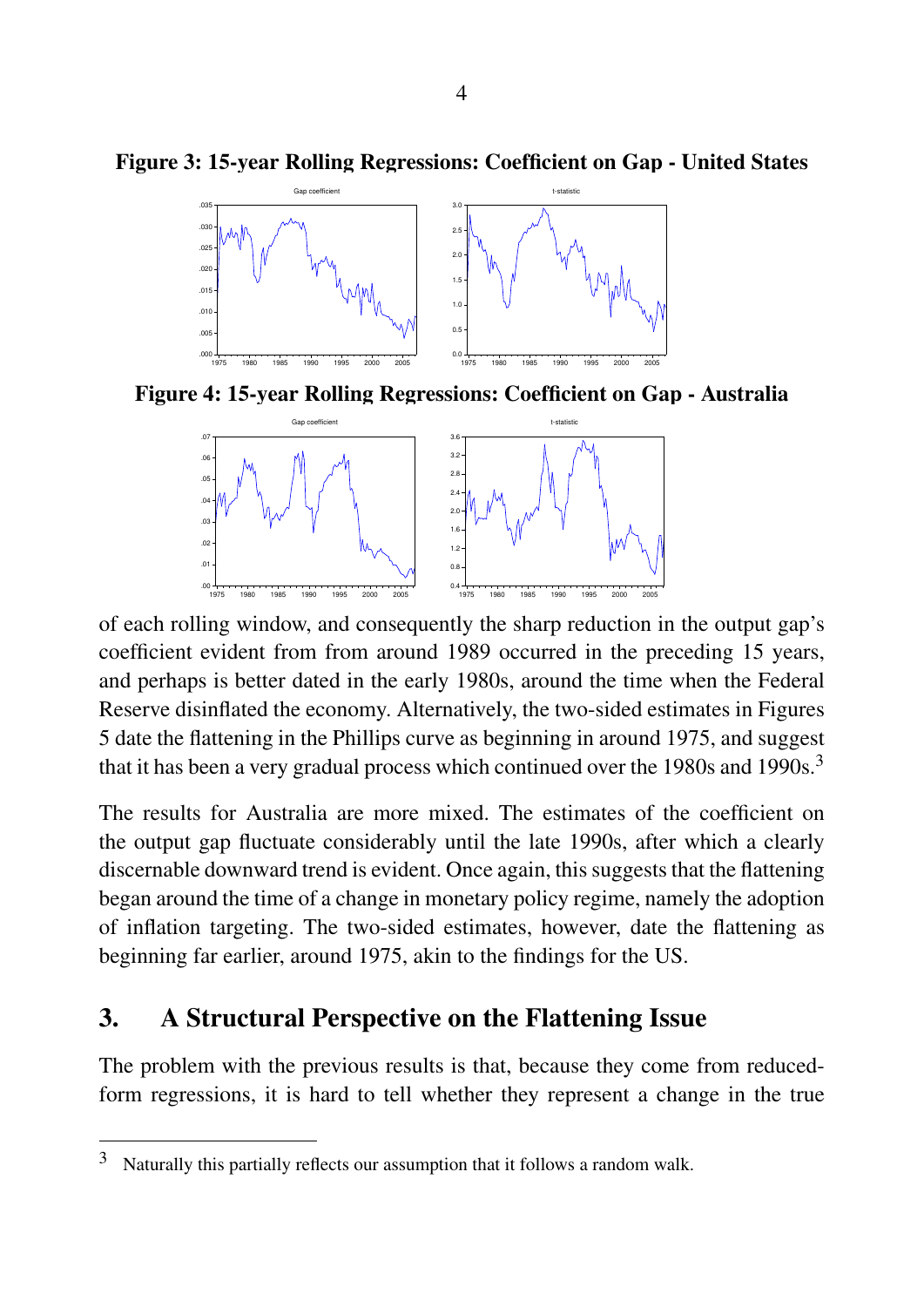## Figure 5: Time-varying Estimates of Gap Coefficient +/- 2 S.E. Bands - United States



Figure 6: Time-varying Estimates of Gap Coefficient +/- 2 S.E. Bands - Australia



responsiveness of inflation to the output gap, as opposed to a change elsewhere in the economy (for example, in the policy rule, if the central bank decided to respond more aggressively to expected inflation). This is just the Lucas critique, (Lucas 1976). Consequently, we now turn to more structural estimates of the inflation process. We adopt the common new-Keynesian framework to examine whether a flattening has occurred, and if so, to review its possible causes.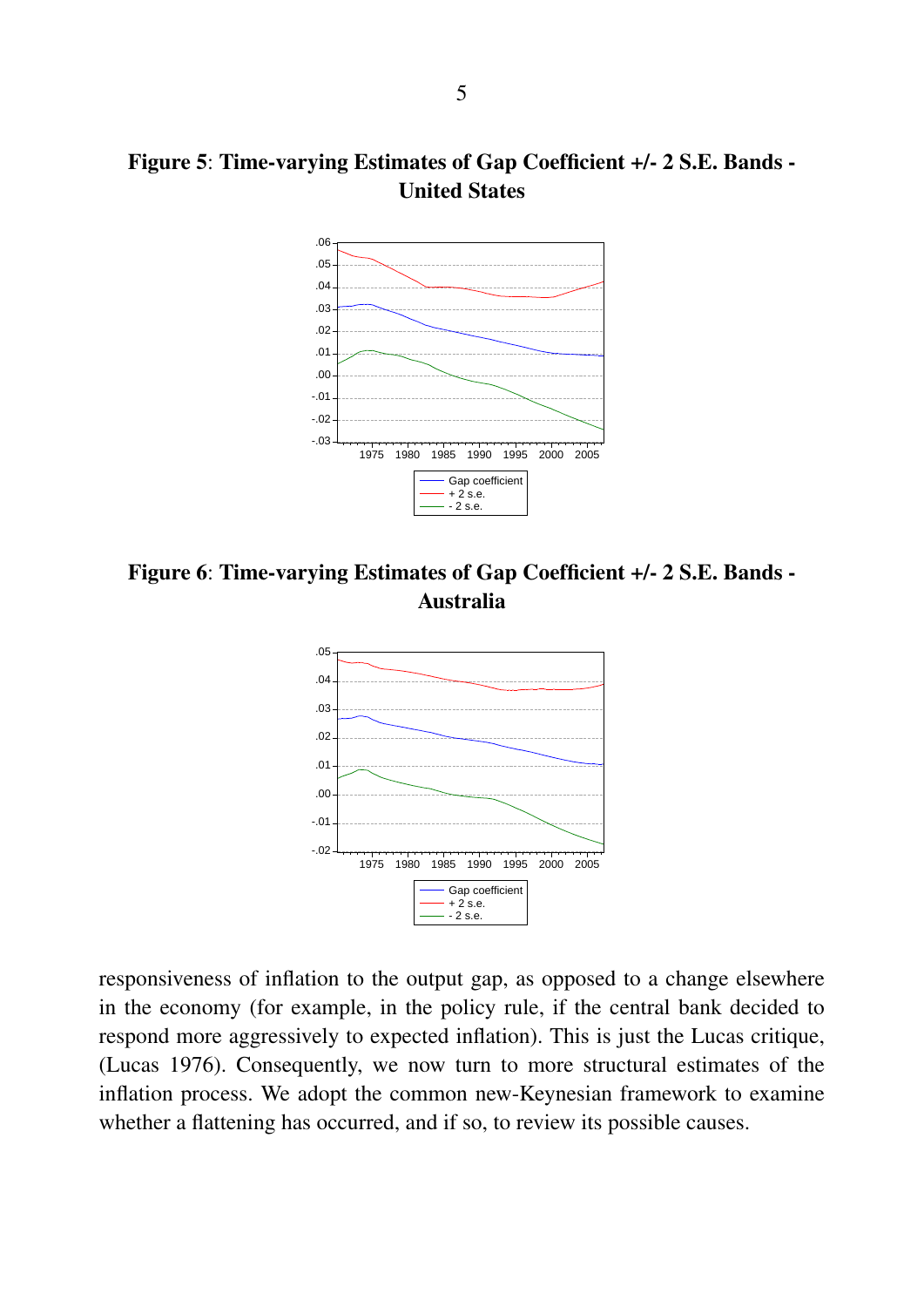#### 3.1 A Brief Review of New-Keynesian Inflation Theory

The basic idea of the new-Keynesian Phillips curve is that, in an environment in which there are only occasional opportunities to adjust prices, firms will set their prices in anticipation of expected future costs. The key points are that prices are determined by costs (via a desired price/cost markup), and that there is a forwardlooking element to price setting. For an extensive survey of the literature see  $\hat{O}$ lafsson (2007).

The canonical expression of this theory is the new-Keynesian Phillips curve,

$$
\pi_t = \beta E_t \pi_{t+1} + \lambda m c_t \quad , \tag{2}
$$

as derived in Gali and Gertler (1999), where  $\beta$  is the discount factor, *mc* real marginal cost and  $\lambda$  its coefficient. However, this specification has been found to not capture the observed persistence of inflation. Consequently, it has been generalized by introducing either rule-of-thumb pricing (Gali and Gertler 1999), or indexation (Christiano, Eichebaum and Evans 2005), both of which have the result of introducing a lag of inflation to the Phillips curve:

$$
\pi_t = \gamma_f E_t \pi_{t+1} + \gamma_b \pi_{t-1} + \lambda m c_t \quad . \tag{3}
$$

This is commonly referred to as the "hybrid" new-Keynesian Phillips curve, and the  $\gamma_f$  and  $\gamma_b$  coefficients respectively reflecting the degree of "forward" lookingness" and inertia in inflation.

What makes Equation 3 attractive is that it can be derived from explicit microeconomic foundations, such as Calvo pricing (Calvo 1983), as sketched in Gali and Gertler (1999).<sup>4</sup> Specifically, let  $\theta$  represent the probability that a firm is *unable* to adjust its prices in any given period. Furthermore, let  $\omega$  represent the share of firms who can change their price, but instead of doing so optimally follow a "rule of thumb" and base their price adjustment on lagged inflation, while the remaining  $1 - \omega$  set their prices optimally.<sup>5</sup> In this case, the  $\gamma_f$ ,  $\gamma_b$  and  $\lambda$ 

An alternative approach is to use a quadratic adjustment costs; see Rotemberg (1987).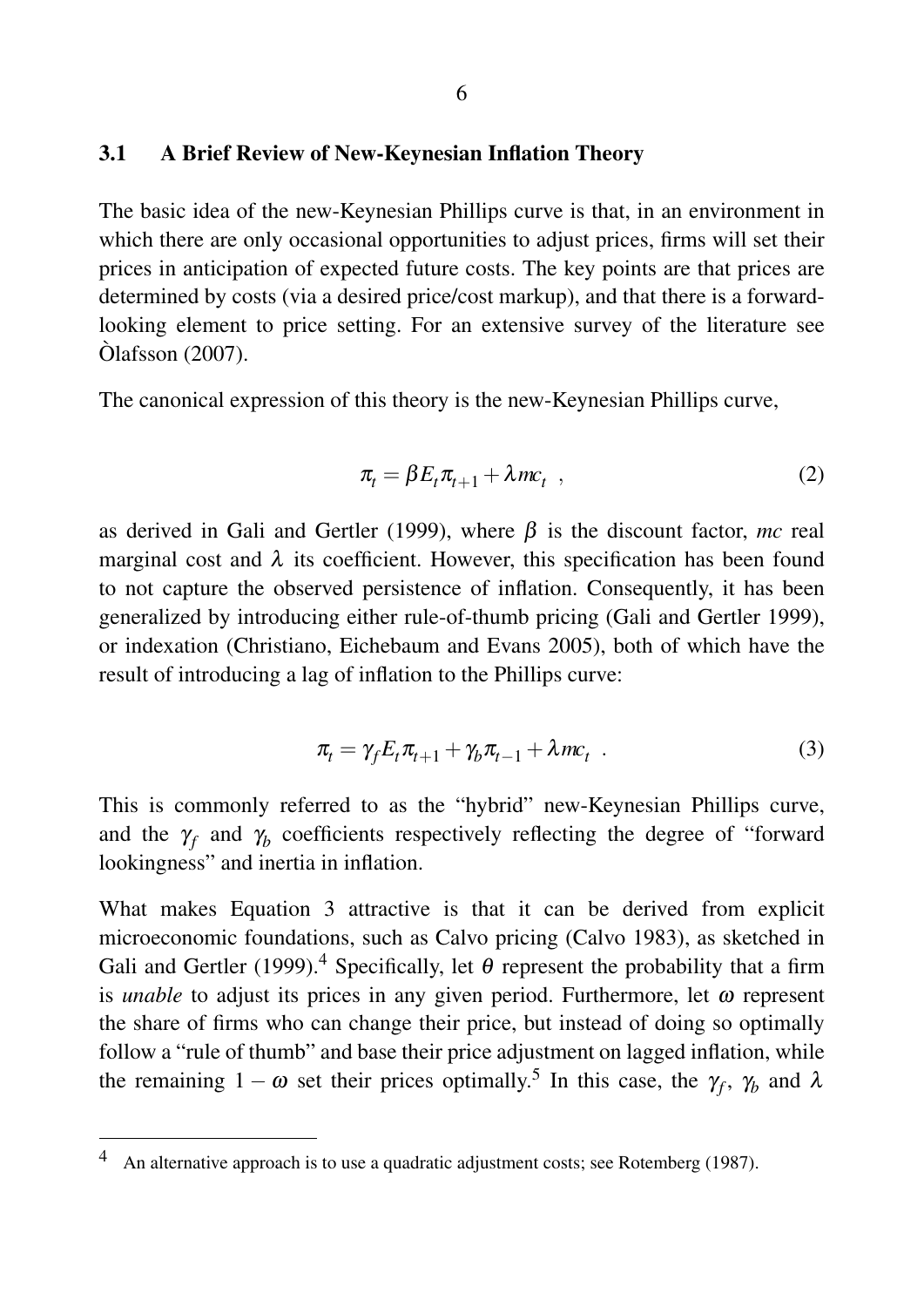parameters are functions of the deep parameters  $\omega$  and  $\theta$ , and the discount factor  $\beta$  as follows:

$$
\lambda = (1 - \omega)(1 - \theta)(1 - \beta \theta)\phi^{-1}
$$
  
\n
$$
\gamma_f = \beta \theta \phi^{-1}
$$
  
\n
$$
\gamma_b = \omega \phi^{-1}, \text{ where,}
$$
  
\n
$$
\phi = \theta + \omega[1 - \theta(1 - \beta)].
$$

It is possible to solve the new-Keynesian Phillips curve forward, for example, using the approach of Binder and Pesaran (1995), which yields:

$$
\pi_t = P\pi_{t-1} + \frac{\lambda}{1 - \gamma_f P} \sum_{i=0}^{\infty} \left(\frac{\gamma_f}{1 - \gamma_f P}\right)^i E_t mc_{t+i} ,
$$
\nwhere  $P = \frac{1 \pm \sqrt{1 - 4\gamma_f \gamma_b}}{2\gamma_f}$ , and  $|P| < 1$ .

\n(4)

This highlights that in this framework, abstracting from the lag, it is the expected path of current and future real marginal costs that determines current inflation.

Finally, the closed form can be used to see why the reduced-form estimates may not actually correspond to a structural flattening of the Phillips curve. Suppose, just as an illustration, that real marginal costs follows an AR(1) process,

$$
mc_t = \rho mc_{t-1} + u_t ,
$$

so that

$$
\sum_{i=0}^{\infty} \left( \frac{\gamma_f}{1 - \gamma_f P} \right)^i E_t m c_{t+i} = \sum_{i=0}^{\infty} \left( \frac{\gamma_f \rho}{1 - \gamma_f P} \right)^i m c_t = \frac{m c_t}{1 - \frac{\gamma_f \rho}{1 - \gamma_f P}}
$$

.

<sup>6</sup> Note that this does not guarantee a unique solution. For stability we also need  $\frac{\gamma_j}{1-\gamma_j}$  $\frac{r_f}{1-\gamma_f P}| < 1.$ 

<sup>5</sup> In the steady-state there is assumed to be no inflation, although this is relaxed by Ascari (2004), who argues that the assumption is not innocuous.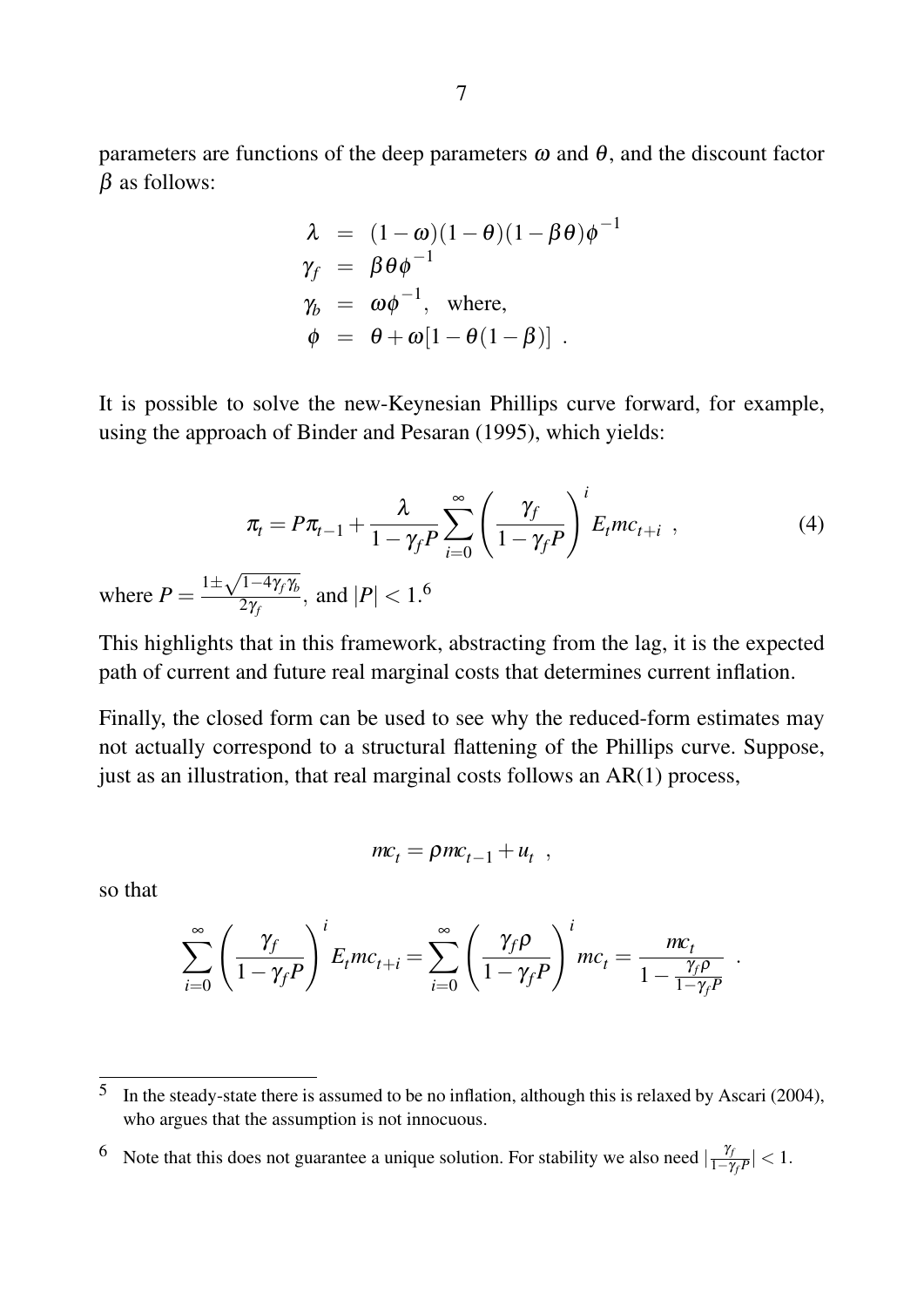Under this assumption, the closed form of the New-Keynesian Phillips curve can be written very simply as

$$
\pi_t = P\pi_{t-1} + \frac{\lambda}{1 - \gamma_f(P+\rho)}mc_t \quad . \tag{5}
$$

What's interesting is that, except for the substitution of the real marginal cost *mc* for the conventional output gap, this is indistinguishable from the reduced-form Phillips curves that are often estimated. As usual, the reduced-form coefficients are complicated functions of the underlying parameters of interest. A flattening in the reduced-form Phillips curve can reflect, in this example, either a change in the slope of the structural Phillips curve (a reduction of  $\lambda$ ) or a decrease in the persistence of marginal cost fluctuations. Thus, the reduced-form Phillips curve may become shallower for reasons completely unrelated to any structural change in the relationship between prices and marginal costs.

This is not a new idea. Roberts (2006) examines the implications for estimates of the slope of the reduced-form Phillips curve of changes in the monetary policy rule, and finds that more responsive policy could underly a reduced-form flattening. Similar results were obtained analytically by Carlstrom, Fuerst and Paustian (2007).<sup>7</sup>

Changes in the link between the output gap and marginal costs are another possible source of changes in the relationship between inflation and the output gap. Specifically, if marginal costs have become less sensitive to fluctuations in economic activity, then inflation will be less sensitive to the output gap.

## 4. Has the New-Keynesian Phillips Curve Become Flatter?

In principle, a correctly specified new-Keynesian Phillips curve model should not be affected by changes elsewhere in the economy, such as in the policy rule, as it is structural.<sup>8</sup> Second, because they typically rely on direct measures of marginal costs, it should not be affected by any changes in the sensitivity of marginal

<sup>7</sup> Interestingly, Rudebusch (2005) found quantitatively small effects of increasing "aggressiveness" on the reduced-form parameter estimates.

<sup>8</sup> However, we revisit this in section 5.4.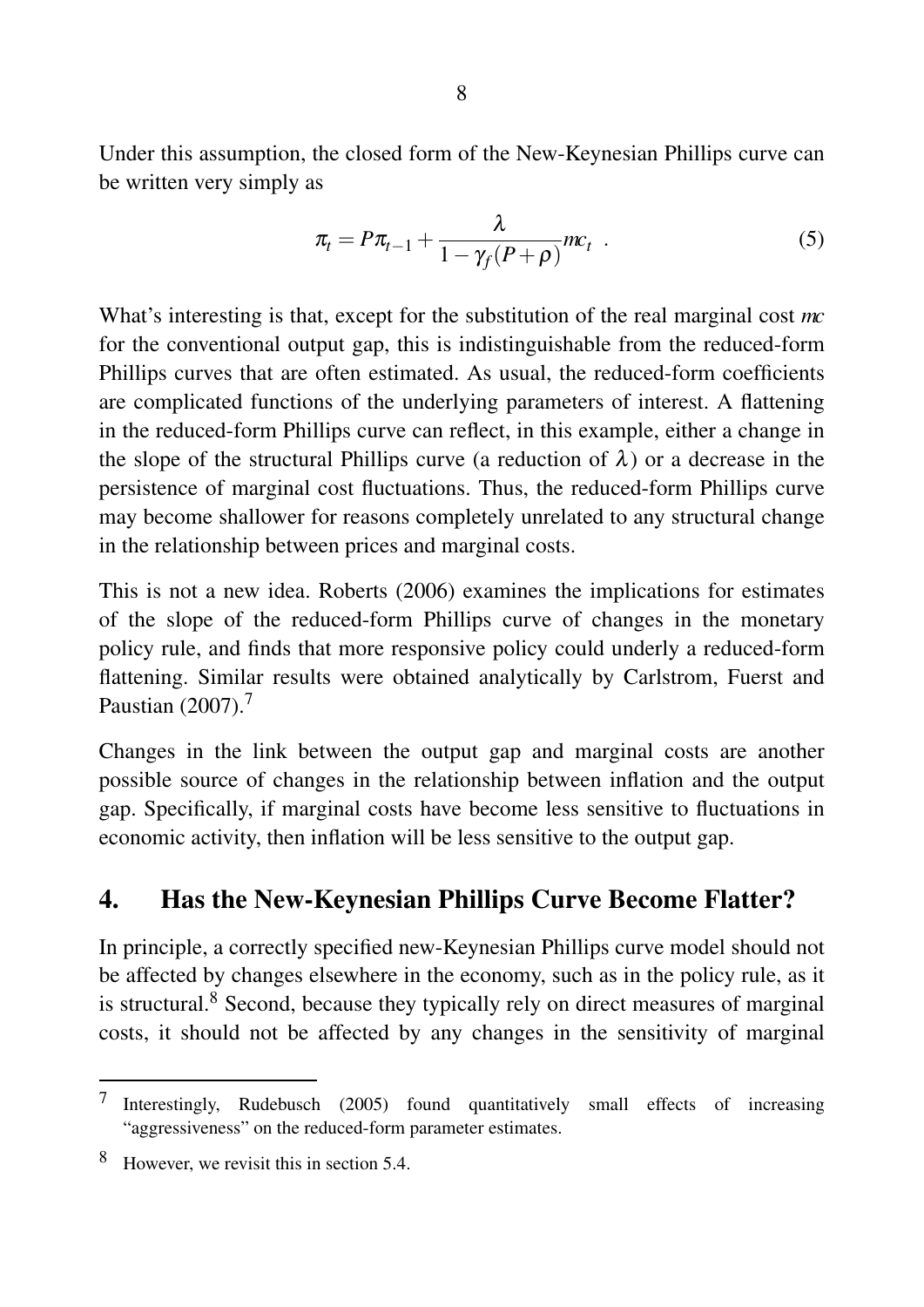costs to real activity. Determining whether the estimated new-Keynesian Phillips curve has changed is therefore essential to understanding the likely sources of the instability evident in the reduced-form relationship.

To preview: the results reported in this section suggest that the flattening phenomenon is not limited to reduced-form output-inflation models. Rather, there also seems to have been a change in the linkage between marginal costs (or at least their commonly-used proxy) and inflation. Possible reasons for this breakdown will be explored later, in section 5.

#### 4.1 Baseline new-Keynesian Phillips Curve Estimates

We estimate the new-Keynesian Phillips curve using Generalized Method of Moments (GMM), and follow closely Gali, Gertler and Lopez-Salido (2005) and Gali and Gertler (1999). Briefly, assuming that expectations are rational, they will be based on all of the information available, and therefore expectations errors should, on average, be unrelated to the available information (the instruments). In practice, there are several issues with GMM estimation, such as the choice of an appropriate instrument set and lag length to be used in the calculation of robust standard errors and the weighting matrix. Also, when we estimate the deep parameters (e.g.  $\omega$ , the share of rule-of-thumb price setters) the model is nonlinear, and in this instance the GMM estimates are sensitive to the normalization used. Many of these issues and their implications for the new-Keynesian Phillips curve are discussed in detail Guay and Pelgrin (2004), who found that the GMM parameter estimates can be quite sensitive to these modeling choices.

The data used for the US follow Gali and Gertler (1999). We model the GDP chain price index, and the other series (except for the output gap) are for the nonfarm business sector. As is standard practice in the literature, real marginal costs are measured using labour's share of income (an assumption which is discussed further in section 5.2). We use average hourly compensation as a measure of wages, and a estimate the output gap using a quadratic trend.

Table 1 presents two sets of estimates of the "reduced-form" hybrid new-Keynesian Phillips curve (equation 3) for the United States. Gali and Gertler (1999) refer to this as the reduced-form as it does not estimate the deep parameters. The first set of results attempts to replicate the results in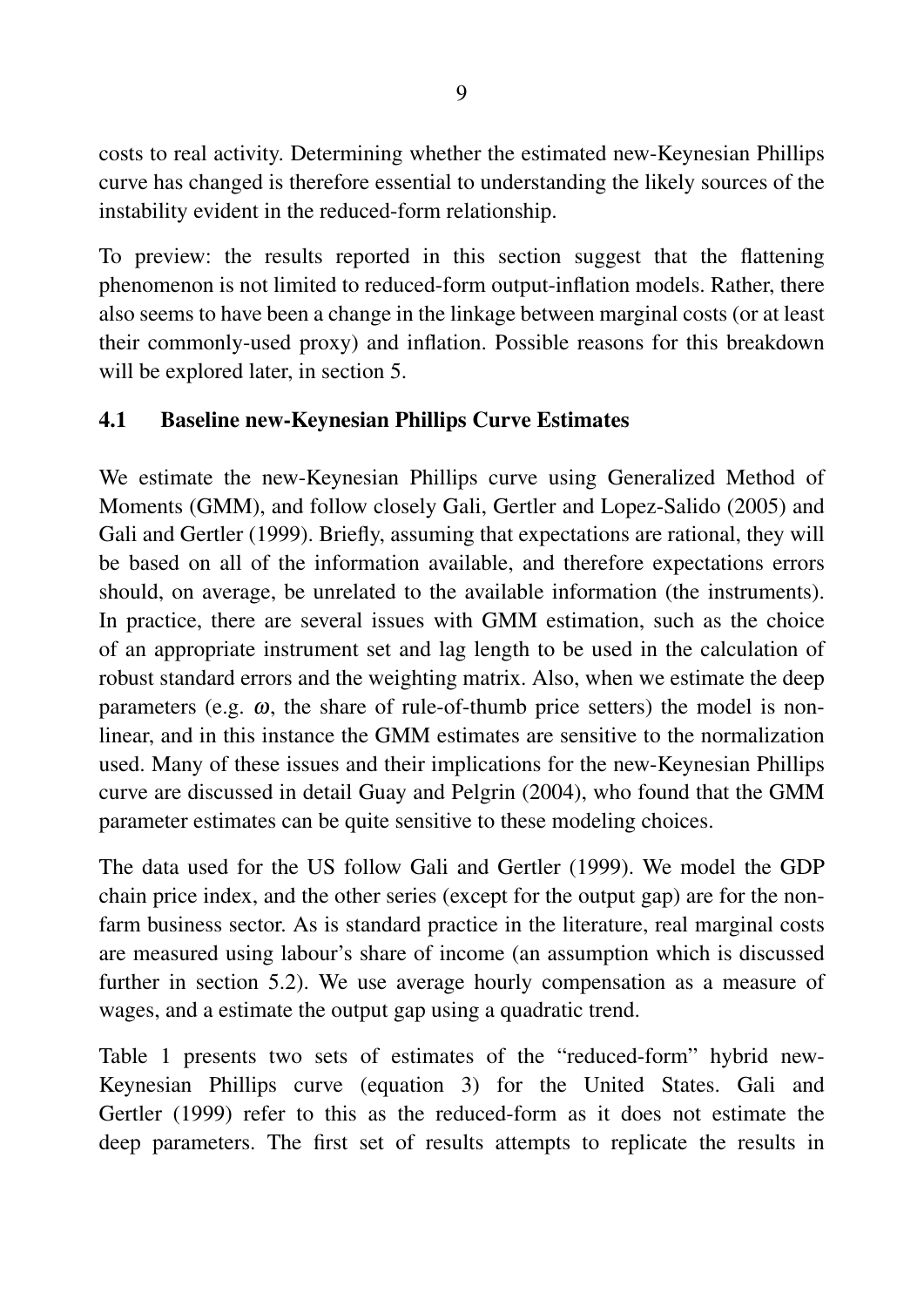Gali *et al* (2005); it is estimated over the sample 1960 : *Q*1−1997 : *Q*4, uses realtime data from the St. Louis ALFRED database and their instrument set.<sup>9</sup> These results are indeed very similar, although the standard error of  $\lambda$ , the coefficient on marginal cost, is slightly larger. The second set of results estimates exactly the same regression but using the current vintage (2007:Q3) of data. Focussing on the estimates of the slope of the Phillips curve,  $\lambda$ , what is stark is that it has reduced by one quarter entirely due to data revisions, and its significance has decreased.<sup>10</sup> The estimates over the full sample, (1960:Q1 - 2007:Q2), however, suggest that the decrease in  $\lambda$  is not entirely due to data revisions. Similar results are obtained if we constrain the coefficients on inflation expectations and lagged inflation to sum to 1 (which implies that  $\beta = 1$ ). Pagan (2008) shows that this constraint allows the first lag of inflation to be an instrument for variables other than itself, rather than using deeper lags, which may lessen problems with weak instruments.

|             |                                         |                                                                   |              | <b>Table 1: New-Keynesian Phillips Curve - United States</b> |              |                   |  |
|-------------|-----------------------------------------|-------------------------------------------------------------------|--------------|--------------------------------------------------------------|--------------|-------------------|--|
|             |                                         | $\pi_t = \gamma_b \pi_{t-1} + \gamma_f \pi_{t+1} + \lambda m c_t$ |              |                                                              |              |                   |  |
|             |                                         | 1960:Q1 - 1997:Q4                                                 |              |                                                              |              | 1960:Q1 - 2007:Q2 |  |
|             | Real-time Data                          |                                                                   | Current Data |                                                              | Current Data |                   |  |
| Coefficient | Value                                   | Standard error                                                    | Value        | Standard error                                               | Value        | Standard error    |  |
| $\gamma_b$  | 0.362                                   | 0.062                                                             | 0.325        | 0.089                                                        | 0.305        | 0.089             |  |
| $\gamma_f$  | 0.630                                   | 0.058                                                             | 0.661        | 0.084                                                        | 0.689        | 0.088             |  |
| $\lambda$   | 0.012                                   | 0.009                                                             | 0.010        | 0.007                                                        | 0.007        | 0.005             |  |
|             | Imposing that $\gamma_b + \gamma_f = 1$ |                                                                   |              |                                                              |              |                   |  |
| $\gamma_b$  | 0.361                                   | 0.064                                                             | 0.320        | 0.091                                                        | 0.318        | 0.090             |  |
| $\lambda$   | 0.011                                   | 0.007                                                             | 0.008        | 0.006                                                        | 0.004        | 0.004             |  |

Notes: Estimated using 2SLS with Newey-West standard errors (using 12 lags). Instruments: constant, π<sub>t−1</sub> to  $π$ <sub>t−4</sub>, lags 1-2 of the output gap, real marginal costs and nominal wages (following Gali, Gertler and Lopez-Salido (2001)).

Repeating the rolling regression exercise, but this time for the new-Keynesian Phillips curve, also suggests that a flattening has occurred.<sup>11</sup> Interestingly,

<sup>&</sup>lt;sup>9</sup> The price index is the June-1998 vintage; for the non-farm business sector the first vintage available was 1999:Q3.

<sup>10</sup> This has also been noted by Rudd and Whelan (2005) and Guay and Pelgrin (2004). In the context of a conventional, reduced-form specification, Koenig (2003) also found that the significance of unit labour costs was sensitive to data vintage.

<sup>&</sup>lt;sup>11</sup> An obvious caveat to these results is that GMM is a large sample estimator.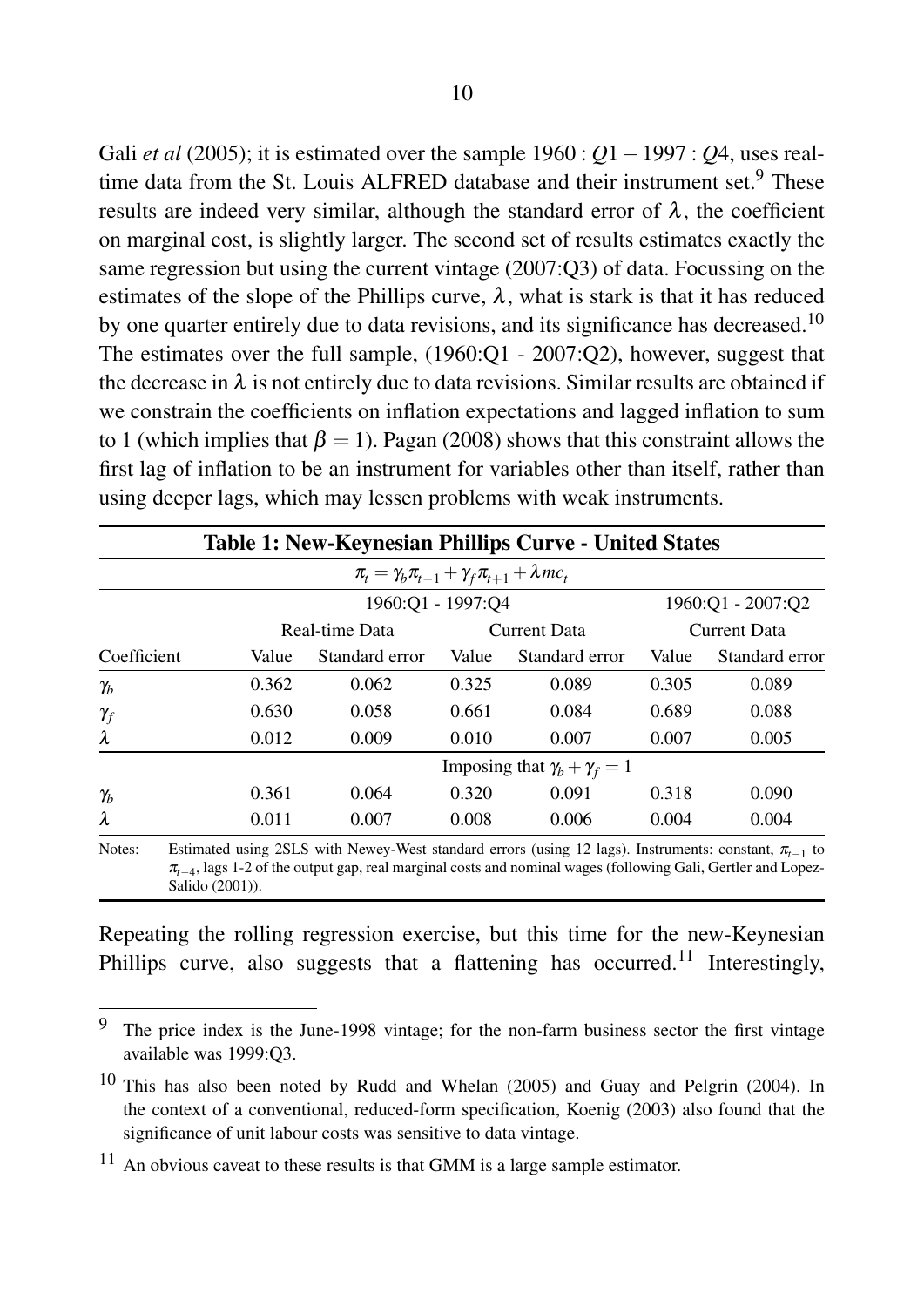compared to the reduced-form estimates it dates the flattening as having occurred much later, possibly from the early 1990s onwards.

In all, it appears that the flattening of the Phillips curve for the US may not only be a reduced-form phenomenon.

One approach to try to understand what might have caused this flattening is to look at estimates of the deeper "structural" parameters. Table 2 estimates these over the the entire sample (1960:Q1–2007:Q2) and the sub-samples used in the initial scatterplots, namely 1960:Q1–1983:Q4 and 1984:Q1–2007:2. Two findings emerge, and these are uniform in direction across the different normalisations and whether or not  $\beta$  is restricted to be 1.<sup>12</sup> Firstly, the Calvo parameter appears to have increased, which implies that the average duration of price between changes has considerably lengthened. This increases the well-known tension between macro-based estimates, such as these, and the much higher frequency of price changes evident from micro data (see Bils and Klenow (2004)). Indeed, some of the estimates of the duration between price changes (particularly those from the second moment condition) seem implausibly long. The second change which is evident is that the share of rule of thumb firms has decreased. The former change is consistent with a flattening of the Phillips curve, whereas the latter would make it steeper, and overall it appears the impact of the increase in the Calvo parameter dominates.

Another way of trying to gain an intuitive understanding of why this is the case is to look at the data.

Figure 8 suggests the source of this change: in the US, at least, there has been a sharp downward trend in labour's share (i.e., an increase in the markup) since the early 1990s (the date of the flattening identified by the rolling regressions), although it is punctuated by a sharp upward surge late in the decade.<sup>13</sup> Had inflation responded in the usual way (i.e., with the "old" estimate of  $\lambda$ ), this would have resulted in a significant decline in the inflation rate; instead inflation fell only modestly over this period, and crept up only slightly in the late 1990s. This is

<sup>12</sup> They also remain if the sample is split later, e.g. in the early 1990s.

<sup>13</sup> Interestingly, as noted by Lawless and Whelan (2007), a comparable downward trend in labour's share is also observed in Euro area countries, with a similarly small drop in inflation.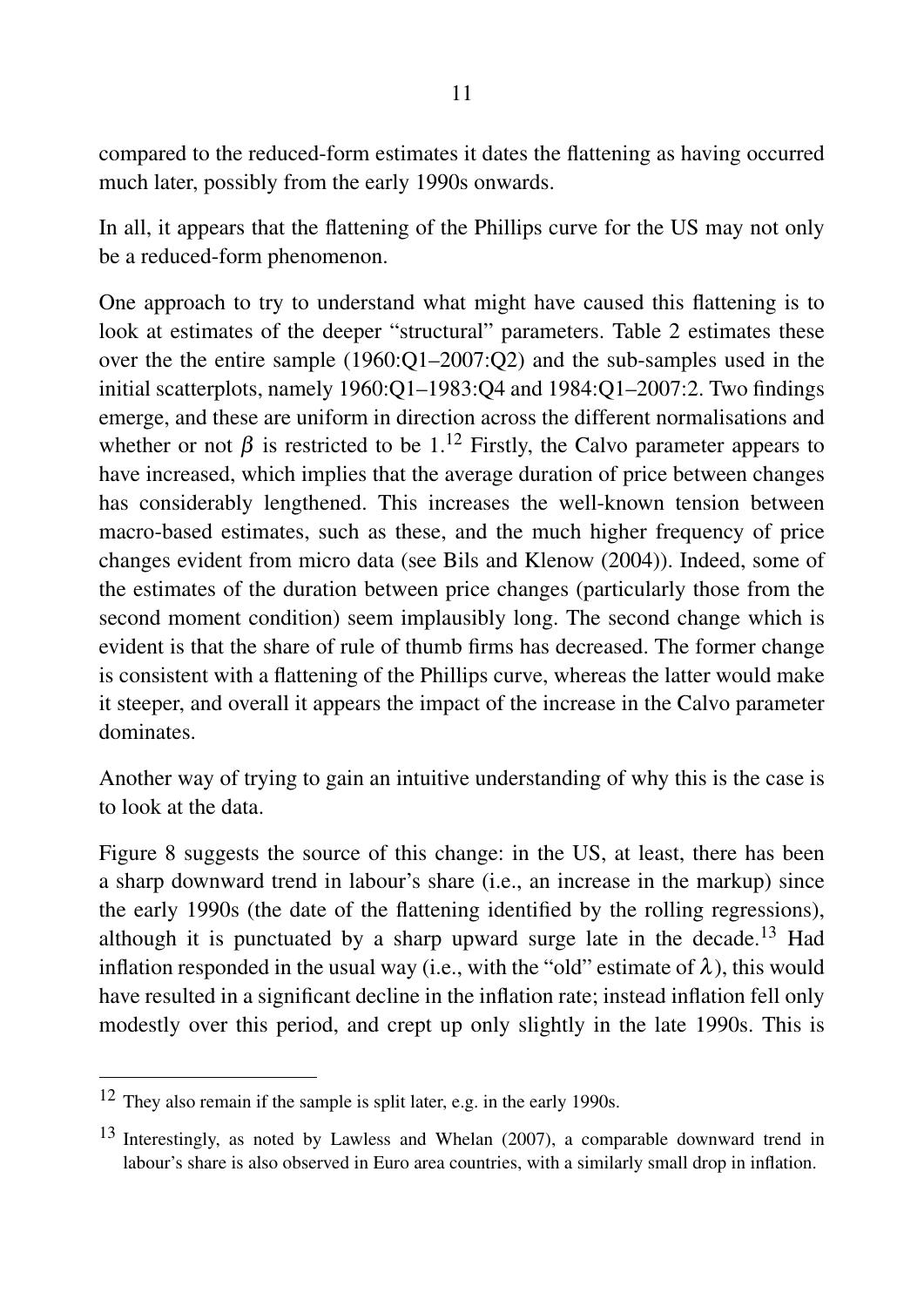| <b>States</b> |                      |                                                                                                                                                           |                                                                                                                                                                                          |  |  |  |  |
|---------------|----------------------|-----------------------------------------------------------------------------------------------------------------------------------------------------------|------------------------------------------------------------------------------------------------------------------------------------------------------------------------------------------|--|--|--|--|
|               |                      |                                                                                                                                                           |                                                                                                                                                                                          |  |  |  |  |
|               |                      |                                                                                                                                                           | $E\big(\pi_{\!t} - \tfrac{\omega}{\phi} \, \pi_{\!t-1} - \tfrac{\theta \beta}{\phi} \, \pi_{\!t+1} - \tfrac{(1-\omega)(1-\theta)(1-\beta\theta)}{\phi} \, m c_t \big  \Omega_t\big) = 0$ |  |  |  |  |
| Value         | Standard error       | Value                                                                                                                                                     | Standard error                                                                                                                                                                           |  |  |  |  |
|               | 1960:Q1 - 1983:Q4    |                                                                                                                                                           |                                                                                                                                                                                          |  |  |  |  |
| 0.829         | 0.037                | 0.837                                                                                                                                                     | 0.044                                                                                                                                                                                    |  |  |  |  |
| 0.214         | 0.158                | 0.395                                                                                                                                                     | 0.160                                                                                                                                                                                    |  |  |  |  |
| 0.999         | 0.050                | 0.994                                                                                                                                                     | 0.056                                                                                                                                                                                    |  |  |  |  |
| 0.022         |                      |                                                                                                                                                           | 0.013                                                                                                                                                                                    |  |  |  |  |
|               | Imposing $\beta = 1$ |                                                                                                                                                           |                                                                                                                                                                                          |  |  |  |  |
| 0.828         | 0.037                | 0.837                                                                                                                                                     | 0.044                                                                                                                                                                                    |  |  |  |  |
| 0.213         | 0.162                | 0.394                                                                                                                                                     | 0.162                                                                                                                                                                                    |  |  |  |  |
| 0.022         |                      | 0.013                                                                                                                                                     |                                                                                                                                                                                          |  |  |  |  |
|               | 1984:Q1 - 2007:Q2    |                                                                                                                                                           |                                                                                                                                                                                          |  |  |  |  |
| 0.914         | 0.024                | 0.933                                                                                                                                                     | 0.025                                                                                                                                                                                    |  |  |  |  |
| 0.047         | 0.110                | 0.310                                                                                                                                                     | 0.093                                                                                                                                                                                    |  |  |  |  |
| 0.913         | 0.062                | 0.879                                                                                                                                                     | 0.078                                                                                                                                                                                    |  |  |  |  |
| 0.014         |                      | 0.007                                                                                                                                                     |                                                                                                                                                                                          |  |  |  |  |
|               | Imposing $\beta = 1$ |                                                                                                                                                           |                                                                                                                                                                                          |  |  |  |  |
| 0.906         | 0.037                | 0.970                                                                                                                                                     | 0.101                                                                                                                                                                                    |  |  |  |  |
| 0.020         | 0.117                | 0.336                                                                                                                                                     | 0.096                                                                                                                                                                                    |  |  |  |  |
| 0.009         |                      | 0.0005                                                                                                                                                    |                                                                                                                                                                                          |  |  |  |  |
|               | 1960:Q1 - 2007:Q2    |                                                                                                                                                           |                                                                                                                                                                                          |  |  |  |  |
| 0.872         | 0.034                | 0.889                                                                                                                                                     | 0.040                                                                                                                                                                                    |  |  |  |  |
| 0.180         | 0.137                | 0.387                                                                                                                                                     | 0.153                                                                                                                                                                                    |  |  |  |  |
| 1.000         | 0.036                | 0.984                                                                                                                                                     | 0.040                                                                                                                                                                                    |  |  |  |  |
| 0.013         |                      | 0.006                                                                                                                                                     |                                                                                                                                                                                          |  |  |  |  |
|               | Imposing $\beta = 1$ |                                                                                                                                                           |                                                                                                                                                                                          |  |  |  |  |
| 0.872         | 0.034                | 0.889                                                                                                                                                     | 0.042                                                                                                                                                                                    |  |  |  |  |
| 0.180         | 0.141                | 0.384                                                                                                                                                     | 0.156                                                                                                                                                                                    |  |  |  |  |
| 0.013         |                      | 0.007                                                                                                                                                     |                                                                                                                                                                                          |  |  |  |  |
|               |                      | $E(\phi\pi_{\textit{t}}-\omega\pi_{\textit{t}-1}-\theta\beta\pi_{\textit{t}+1}-(1-\omega)(1-\theta)(1-\beta\theta)mc_{\textit{t}} \Omega_{\textit{t}})=0$ | $\pi_t = \frac{\omega}{\phi} \pi_{t-1} + \frac{\theta \beta}{\phi} \pi_{t+1} + \frac{(1-\omega)(1-\theta)(1-\beta\theta)}{\phi} mc_t$                                                    |  |  |  |  |

Table 2: Structural Estimates of the New-Keynesian Phillips Curve - United

Notes:  $\Omega_t$  denotes the time *t* information set;  $\phi \equiv \theta + \omega[1 - \theta(1 - \beta)]$ . Estimated using non-linear 2SLS with Newey-West standard errors (using 12 lags). Instruments: constant, π<sub>*t*−1</sub> to π<sub>*t*−4</sub>, lags 1-2 of the output gap, real marginal costs and nominal wages (following Gali *et al* (2001)).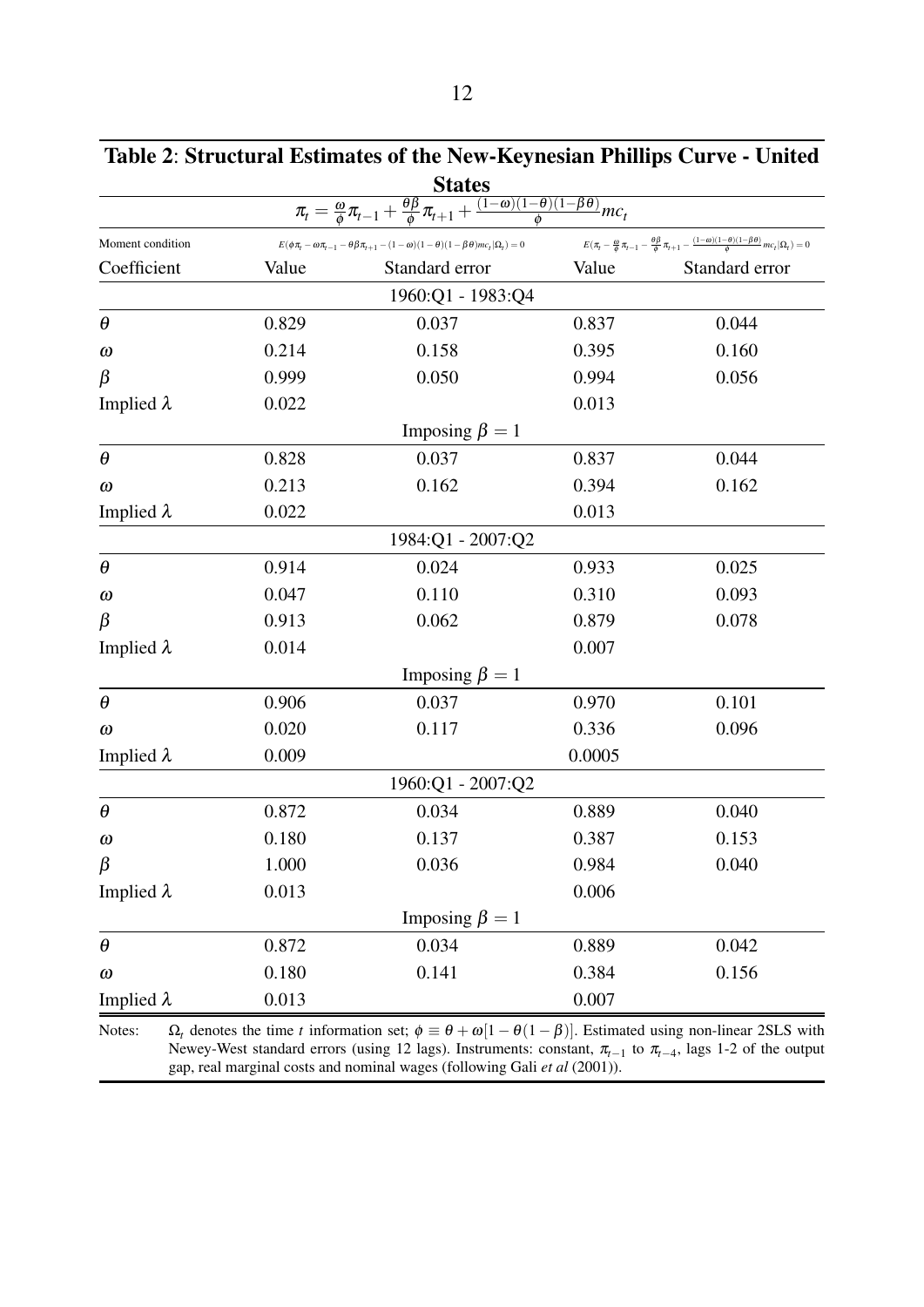#### Figure 7: 15-year Rolling Regressions: Coefficient on Real Marginal Costs - United States



Figure 8: Inflation, Marginal Costs and the Output Gap - United States



Note: Output gap is estimated using a quadratic trend, following Gali and Gertler (1999).

illustrated in Figure 9, which plots a dynamic inflation forecast from the new-Keynesian Phillips curve, conditional on the observed path of marginal cost.<sup>14</sup>An output-gap based Phillips curve alternatively is unlikely to have forecast such subdued inflation, as the gap is estimated to have been broadly around zero over this period (Figure 8). The lack of co-movement between the output gap and the

<sup>14</sup> This is the "fundamental inflation" plotted in Gali and Gertler (1999) and Gali *et al* (2001).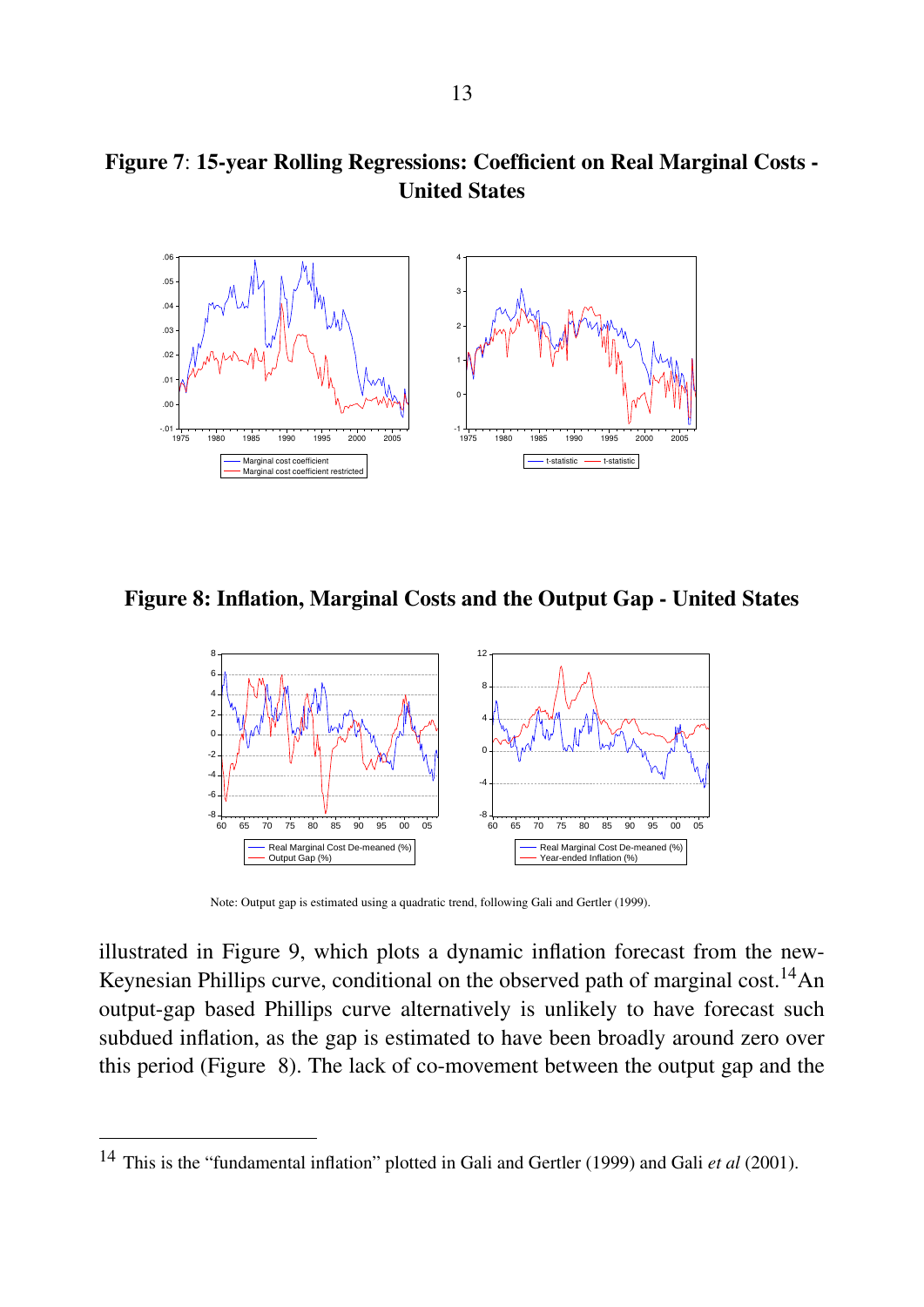labour share, however, could reflect that the output gap has been estimated by detrending output; in a new-Keynesian model, potential output typically is defined as the level of output that would prevail under flexible prices, and this may not be approximated well by de-trending output, a point emphasized by Neiss and Nelson (2005).<sup>15</sup>

#### Figure 9: Forecasts Conditional on Observed Marginal Costs - United States



## 5. Explaining the Flattening Phenomenon

The evidence presented in sections 2 and 4 indicates that *something* has changed in the way inflation responds to real marginal costs, as measured by labour's share of income. Also evident is that the relationship between the output gap, when measured by de-trending output, and labour's share of income, is far from tight. We now round up the suspects which have been raised in the literature to see which (if any) can plausibly explain these observations.

The candidate explanations fall into four groups. The first is simply that there are problems with the data, i.e., that the reported labour share is mismeasured in some important way. The second possibility is that the labour share is measured reasonably well — but that it is a flawed proxy for the "true" marginal costs

<sup>&</sup>lt;sup>15</sup> In the simplest case when the representative firm uses labour as the only factor of production, the flexible-price output gap will move proportionally to the marginal cost (see Gali (2008), chapter 3). When a more general production function is used, however, such a simple relationship between the flexible-price output gap and marginal costs may not exist.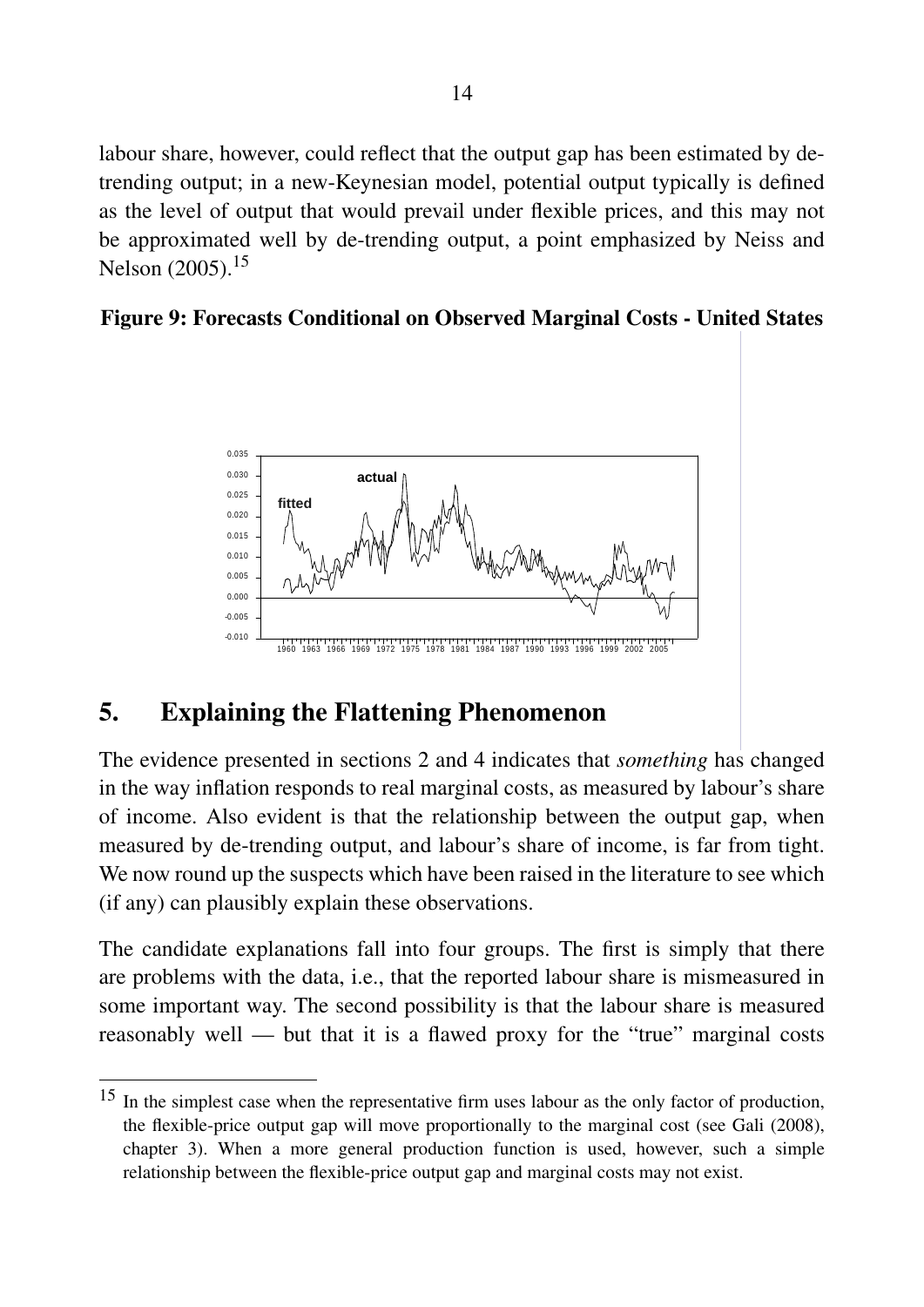faced by firms. Alternatively, there may have, in fact, been structural changes to price-setting behavior, and the reduction in the estimated sensitivity of inflation to costs is an accurate reflection of those changes. The final possibility is that the price-setting behaviour of firms has been time invariant, but some other aspect of the model is invalid. Both of these final two reasons suggest that the standard new-Keynesian framework that we have used here is too simple, and needs to be modified so as to better capture the inflation process.

#### 5.1 Data Problems

At first glance, an appealing feature of the new-Keynesian framework is that it does not depend on the output gap, which is unobserved and therefore difficult to estimate, particularly in real time (see, for example, Orphanides and van Norden (2002)). However, measuring marginal cost is not straightforward either. As noted above, the conventional measure of real marginal cost is labour's share of nominal output,

$$
\frac{W \times N}{P \times Y} ,
$$

where *W* is average per-hour compensation, *N* is total hours, *Y* is real output, and *P* is the price level. This is equivalent to unit labour costs  $((W \times N)/Y)$ , i.e. productivity-adjusted wages), deflated by the price level. In order to avoid problems associated with measuring the agricultural and government output, standard practice for the US has been to use the labour share of income for the non-farm business sector. However, even when we constrain our attention to the non-farm business sector, considerable possible measurement problems may still exist, many of which are outlined in Krueger (1999). Examples of such issues include what constitutes income (e.g. whether to include stock options, fringe benefits etc.), whether distinctions based on a firm being incorporated or not are useful, and whether proprietors' income should be included in returns to capital or labour. Some of these issues have the potential to not only alter the level of labour's share of income, but also to create long-term trends. An example of this is shift of proprietors to wage employees that occurred in the US in the first half of the 20th century (see Krueger (1999) and the references therein).

It is impossible to know for sure the extent of these data problems, however, they would have to be quite large to account for the shift in labour's share of income that has occurred in the US.<sup>16</sup>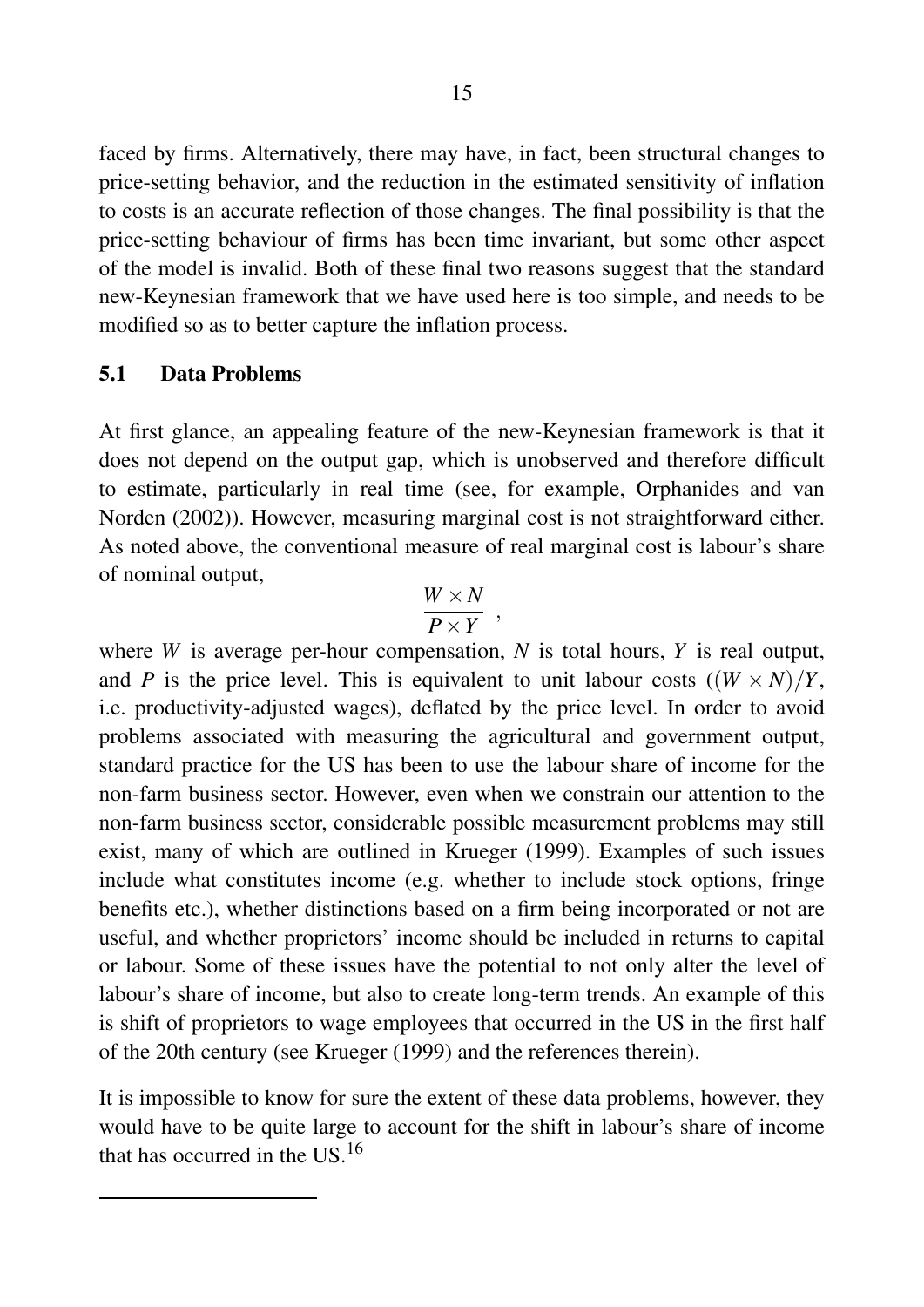#### 5.2 Labour Share  $\neq$  Marginal Cost

Another logical possibility is that the labour share data are sound, but that the labour share is a poor proxy for firms' true marginal cost. It has long been known that the conditions under which labour's share is proportional to marginal cost are highly restrictive: sufficient conditions are that the production function is Cobb-Douglas (or more precisely, isoelastic with respect to labour), and free from complications such as labour hoarding, overhead labour, etc.<sup>17</sup> Rotemberg and Woodford (1999) provide a comprehensive survey of how such complications would affect the cyclicality of labour's share. What Rotemberg and Woodford do *not* consider, however, is the possibility of prolonged, and possibly structural, changes in labour's share of income, like that which seems to have taken place in the  $US<sup>18</sup>$ 

#### *5.2.1 Open Economy Dimensions*

An obvious reason why labour's share may not capture marginal costs well is that it omits open economy aspects, which are likely to be of importance particularly for small, open economies. To examine whether there still is evidence of a structural flattening once these factors are accounted for we estimate new-Keynesian Phillips curves for Australia.

In introducing the open economy aspects it is useful to distinguish between two stages of pass through of exchange rates to consumer prices: the first being from world prices to import prices "at the docks", and the second from these at the prices at the docks to consumer prices. Past evidence for Australia (for example Dwyer and Leong (2001)) suggests that first stage pass-through is rapid, whereas the second stage is prolonged. Incomplete short-run pass through has also been found for other economies — see Campa and Goldberg (2002). A simple way to introduce this in a new-Keynesian framework was developed by Monacelli (2006).

<sup>&</sup>lt;sup>16</sup> Using the labour share for only the nonfinancial corporate sector (where Corrado and Slifman (1999) argue the data problems are less severe) for the US fails to improve the performance of the new-Keynesian Phillips curve in the latter part of the sample.

<sup>17</sup> Overhead labour is labour hired independent of the quantity of output produced.

<sup>&</sup>lt;sup>18</sup> They do, however, note that there does appear have been a sizeable increase in labour's share in the late 1960s.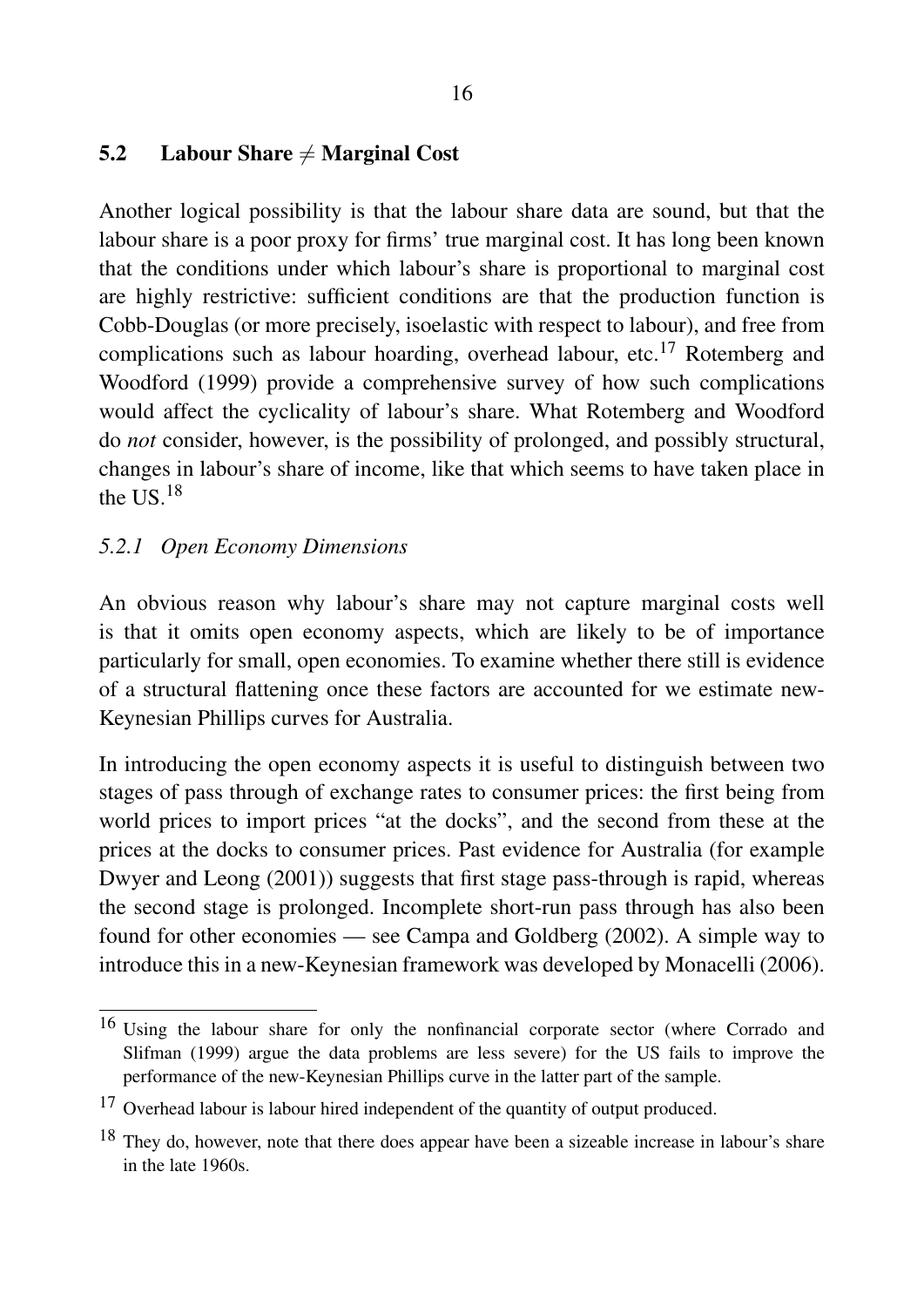In brief, he assumes the CPI can be split into two components, namely prices of domestically produced and foreign goods. Prices of domestically-produced goods evolve as sketched in section 3.1. The law of one price is assumed to hold at the docks, that is, first-stage pass through is complete. Incomplete short-run secondstage pass through is captured by introducing Calvo pricing. Essentially, we obtain two Phillips curves, one each for domestically produced and foreign goods. In the latter, the measure of marginal costs are import prices at the docks relative to the retail price of foreign goods, which Monacelli (2006) terms the "law-of-one-pricegap".

Such a system of Phillips curves have been estimated for Australia as part of a small DSGE model by both Nimark (2007) and Justiniano and Preston (2004). In these models the retail price of foreign produced goods is treated as an unobserved variable, and is estimated using the Kalman filter. Unfortunately a direct measure of these prices is not available, and therefore in order to estimate a Phillips curve using the same methods as above we make the simplifying assumption that the Calvo parameter is the same in the domestically produced and foreign goods. This assumption is not supported by Nimark (2007) and Justiniano and Preston (2004), who find that it differs across the sectors, although interestingly Justiniano and Preston find the duration between price changes to be less for foreign goods, whereas Nimark finds the opposite. The resulting Phillips curve which incorporates import prices is of the form:

$$
\pi_t = \gamma_f E_t \pi_{t+1} + \gamma_b \pi_{t-1} + \lambda \left( (1 - \alpha) m c_t^d + \alpha m c_t^m \right) , \qquad (6)
$$

where  $\alpha$  is the share of foreign goods in consumption, and *m* denotes imports. Essentially, real marginal costs are a weighted average marginal costs in each sector, with the weights determined by their importance in the consumption bundle. Substituting in our expressions for marginal costs (and letting lower case letters denote natural logs of variables) yields the equation we estimate:

$$
\pi_t = \gamma_f E_t \pi_{t+1} + \gamma_b \pi_{t-1} + \lambda \left( (1 - \alpha) (w_t + n_t - y_t - p_t) + \alpha \left( p_t^m - p_t \right) \right) \quad . \tag{7}
$$

This specification of marginal costs is strikingly similar to the long-run term in mark-up error-correction mechanism equations which have traditionally been used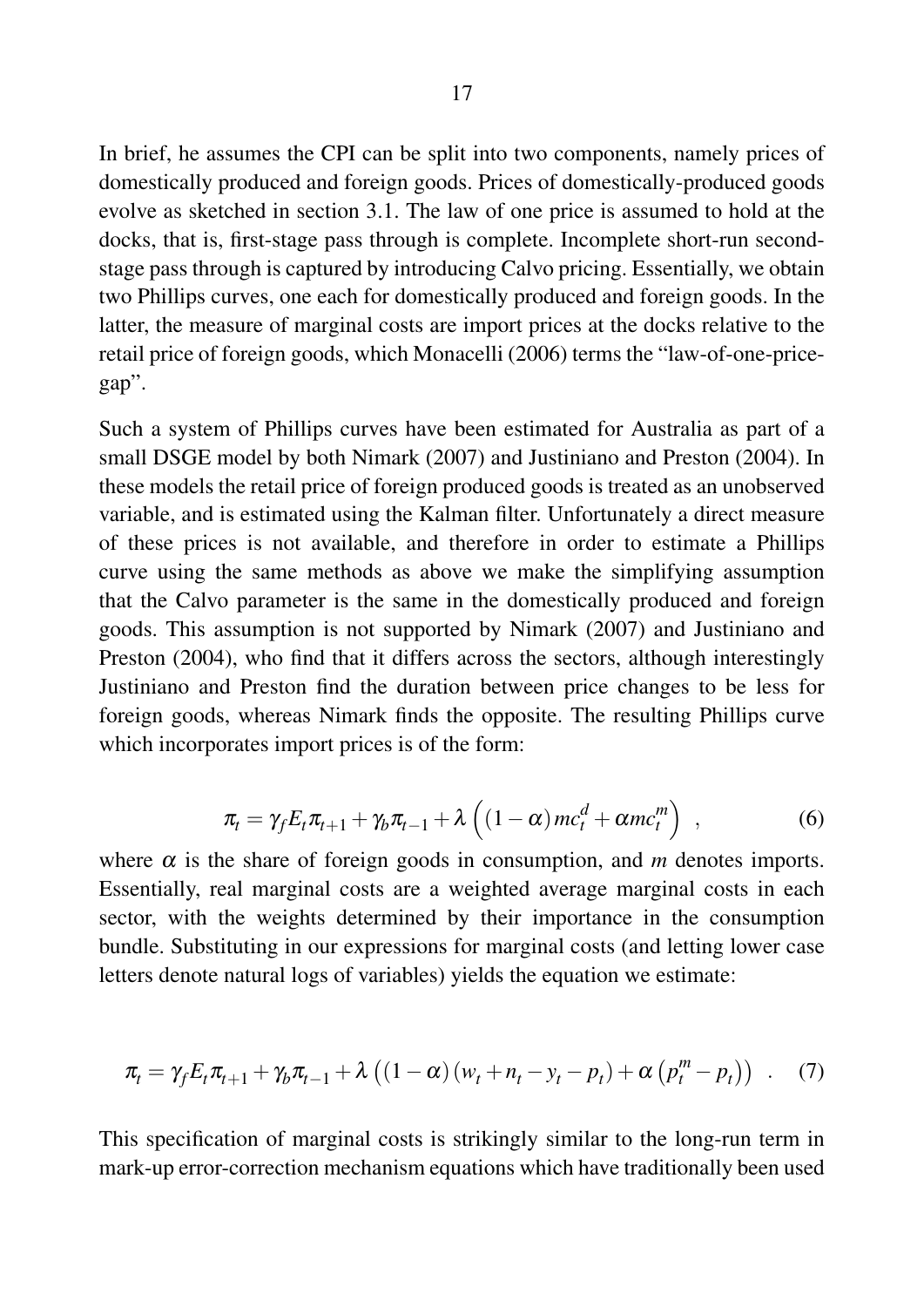to model Australian inflation (for example de Brouwer and Ericsson (1998)). Interestingly, when modeling the CPI the labour share will be an imperfect measure of real marginal costs, independent of any open economy aspects, as it deflates nominal marginal costs (unit labour costs) by the GDP deflator rather than the CPI.<sup>19</sup> As the weight of imported goods in consumption,  $\alpha$ , has been a difficult variable to estimate in the past (see Kulish and Rees (2008)), we also try a variant in which it is calibrated to 0.2. The results presented in Table 3 suggest that even when open-economy aspects are added to the Phillips curve a flattening is evident.

|             |                                                            |                              |       | Table 3: Open Economy New-Keynesian Phillips Curve - Australia                                                                                                                                                         |                   |                |  |  |
|-------------|------------------------------------------------------------|------------------------------|-------|------------------------------------------------------------------------------------------------------------------------------------------------------------------------------------------------------------------------|-------------------|----------------|--|--|
|             |                                                            |                              |       | $\pi_t = \gamma_f E_t \pi_{t+1} + \gamma_b \pi_{t-1} + \lambda \left( (1-\alpha) (w_t + n_t - y_t - p_t) + \alpha (p_t^m - p_t) \right)$                                                                               |                   |                |  |  |
|             | 1960:Q1 - 1992:Q4 1993:Q1 - 2007:Q2                        |                              |       |                                                                                                                                                                                                                        | 1960:Q1 - 2007:Q2 |                |  |  |
| Coefficient | Value                                                      | Standard error               | Value | Standard error                                                                                                                                                                                                         | Value             | Standard error |  |  |
| $\gamma_b$  | 0.163                                                      | 0.101                        | 0.385 | 0.046                                                                                                                                                                                                                  | 0.146             | 0.095          |  |  |
| $\gamma_f$  | 0.804                                                      | 0.112                        | 0.601 | 0.049                                                                                                                                                                                                                  | 0.832             | 0.108          |  |  |
| $\lambda$   | 0.005                                                      | 0.003                        | 0.002 | 0.004                                                                                                                                                                                                                  | 0.004             | 0.003          |  |  |
| $\alpha$    | 0.490                                                      | 0.515                        | 0.202 | 0.396                                                                                                                                                                                                                  | 0.441             | 0.401          |  |  |
|             |                                                            | Imposing that $\alpha = 0.2$ |       |                                                                                                                                                                                                                        |                   |                |  |  |
| $\gamma_b$  | 0.166                                                      | 0.101                        | 0.385 | 0.045                                                                                                                                                                                                                  | 0.148             | 0.094          |  |  |
| $\gamma_f$  | 0.797                                                      | 0.114                        | 0.597 | 0.048                                                                                                                                                                                                                  | 0.830             | 0.109          |  |  |
| $\lambda$   | 0.004                                                      | 0.003                        | 0.002 | 0.002                                                                                                                                                                                                                  | 0.003             | 0.003          |  |  |
|             | Imposing that $\alpha = 0.2$ and $\gamma_b + \gamma_f = 1$ |                              |       |                                                                                                                                                                                                                        |                   |                |  |  |
| $\gamma_b$  | 0.162                                                      | 0.097                        | 0.388 | 0.049                                                                                                                                                                                                                  | 0.144             | 0.091          |  |  |
| $\lambda$   | 0.002                                                      | 0.002                        | 0.001 | 0.001                                                                                                                                                                                                                  | 0.002             | 0.002          |  |  |
| Notes:      |                                                            |                              |       | Estimated using 2SLS with Newey-West standard errors (using 12 lags). Instruments: constant, $\pi_{t-1}$ to<br>$\pi_{t-4}$ , lags 1-2 of the output gap, real unit labour costs, real import prices and nominal wages. |                   |                |  |  |

The specification above allows for imported consumer goods, but ignores imports of materials. If materials enter the *gross* output production function "isoelastically',' then the materials share is another potential measure of marginal costs (see Rotemberg and Woodford (1999)). If the production function is not of Cobb-Douglas form the labour share may be influenced by intermediate good prices. Batini, Jackson and Nickell (2005) generalise a new-Keynesian Phillips curve for the United Kingdom in many ways, including introducing raw material prices, and argue that this is important for capturing the behavior of UK inflation.<sup>20</sup>

<sup>&</sup>lt;sup>19</sup> We use the trimmed-mean CPI. Nominal unit labour costs are for the non-farm sector. Import prices are measured as the implicit price deflator from the Balance of Payments.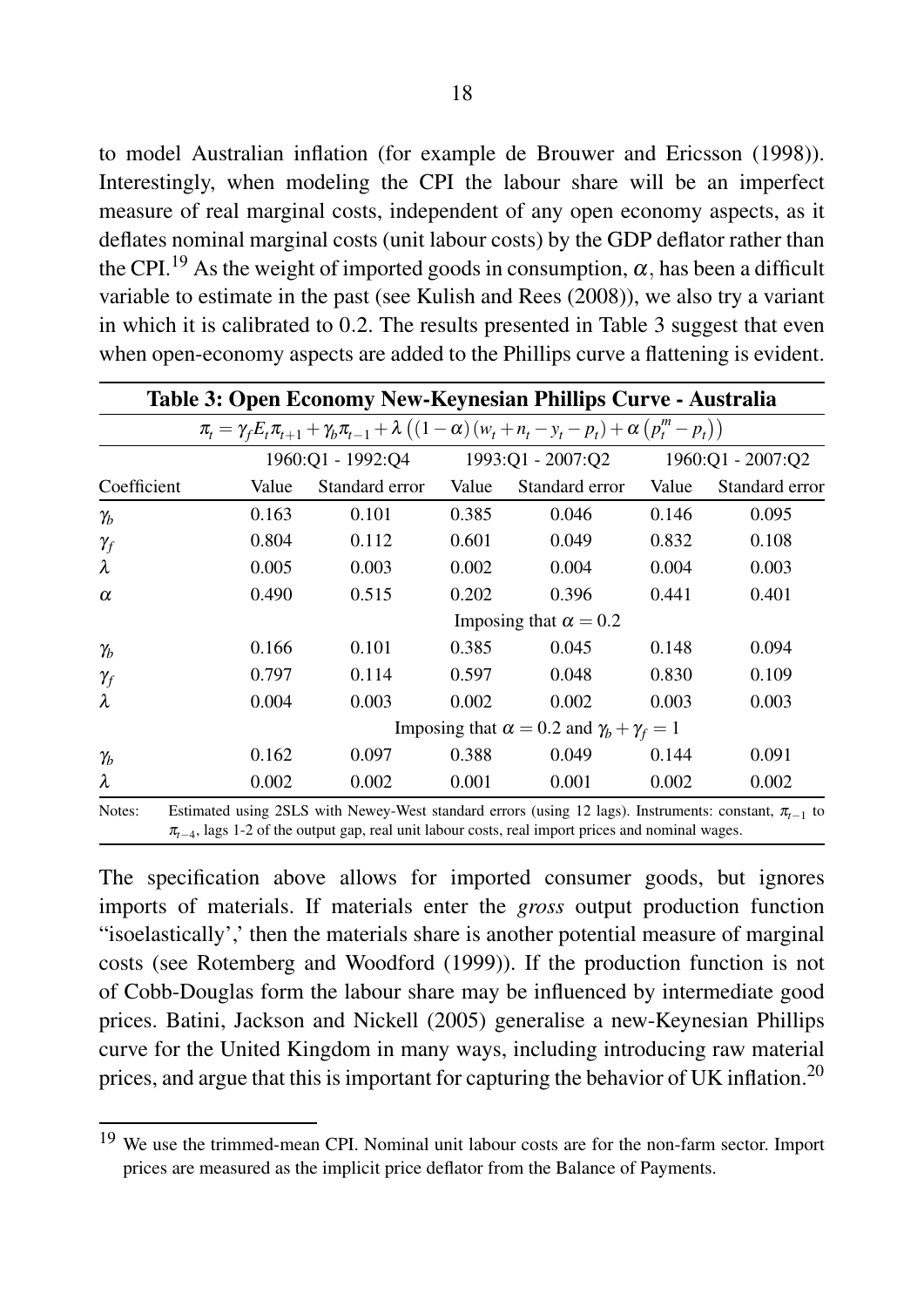### *5.2.2 Changing Sectoral Composition*

The observed evolution of labour's share for the US may also reflect changes in the sectoral composition of output. McAdam and Willman (2004) show, using a disaggregated supply side model, that shifts across sectors will affect the aggregate equilibrium markup, and thus labour's share. Their model includes two sources of such shifts: one is differential technical progress across sectors, which induces changes in relative prices and hence demand; the second is changes in the (exogenous) price of exports, relative to foreign goods.

Based on their model, they propose a correction to the measured labour share, which essentially is an adjustment for a time trend (capturing differentials in productivity growth) and the relative export price. They claim that this adjustment makes euro-area marginal cost stationary, and greatly improves the performance of the New-Keynesian Phillips curve. However, the results from Lawless and Whelan (2007), which estimate disaggregated inflation equations based on sectoral-level markups, are less supportive of an important role for sectoral shifts in explaining the behavior of labour's share.

## 5.3 Structural Changes in Price-setting Behavior

In explaining the apparent flattening of the New-Keynesian Phillips curve, a logical possibility is that there really *has* been a change in underlying price-setting behavior. A number of hypotheses fall under this rubric, and many of these are based on the idea that globalisation has fundamentally changed the economy's behavior.

## *5.3.1 The Rogoff Hypothesis*

Perhaps the best-known of these is that of Rogoff (2003) and Rogoff (2006). His hypothesis incorporates two distinct effects: first, that globalisation has increased pricing "flexibility" (i.e., reduced  $\theta$ , the share of firms not adjusting in any given period); and second, that increased competition has reduced product markups. Rogoff argues that both of these effects will tend to increase the slope of the

 $20$  Their model does not use the Calvo framework described above, but is motivated by the quadratic adjustment costs described in Rotemberg (1987).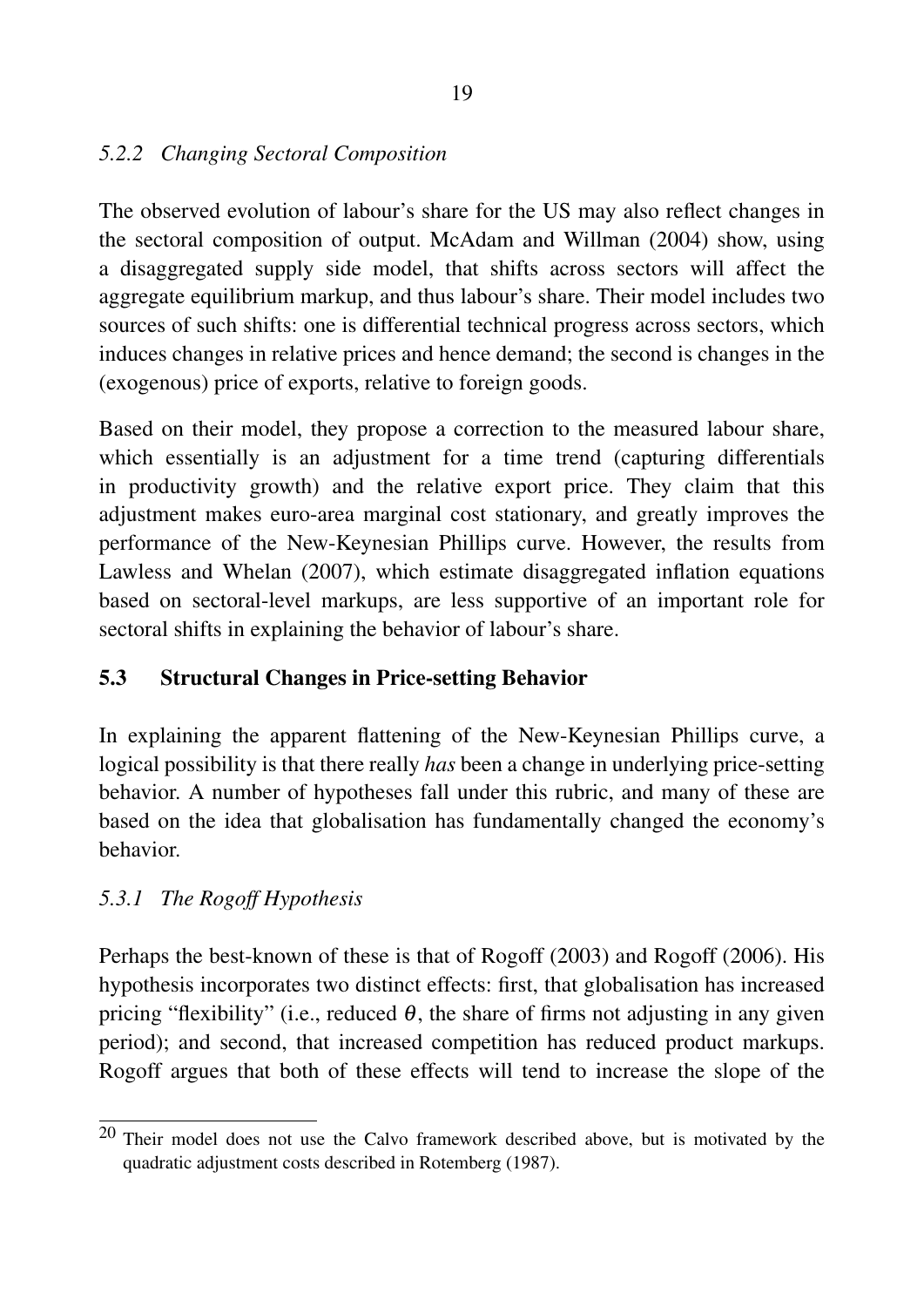Phillips curve. Policymakers, now faced with a less-favorable short-term outputinflation tradeoff, will be less tempted to pursue expansionary policies in order to boost output—and this will, in turn, reduce the Barro-Gordon inflation bias.

As pointed out by Ball (2006), the problem with the Rogoff hypothesis is that its implication with regard to the slope of the Phillips curve is precisely the opposite of what one sees in the data: the Phillips curve has become flatter, not steeper. Moreover, the smaller equilibrium markup implied by the increase in competition would imply a larger labour share, and thus is inconsistent with the observed downward movement for the US. Consequently, it seems safe to join Ball in dismissing the Rogoff hypothesis.

### *5.3.2 Increased Openness of Product and Labour Markets*

Another globalisation-related hypothesis is that greater openness means that increases in domestic demand are increasingly satisfied through imports, rather than domestic production. This implies that increases in the output gap will have smaller effects on domestic marginal costs — and hence, muted inflationary consequences. This mechanism has been incorporated in the model developed in Razin and Binyamini (2007), and it is consistent with the view expressed in Borio and Filardo (2006). A corollary is that the *global* output gap has become more important as a determinant of inflation. Similarly, Borio and Filardo (2006) argue that increased openness of labour markets should attenuate the inflationary effects of output fluctuations.

Increased openness, however, probably is insufficient to explain the flattening of the new-Keynesian Phillips curve. The reason is simple: while both developments would tend to weaken the link between the output gap and marginal costs, *neither* are likely to effect the link from expected future costs to inflation. Consequently, estimates of the new-Keynesian specification, which rely on measures of marginal cost rather than the output gap, should be immune to these issues.

#### 5.4 The Need for a Richer Structural Model

A final possible explanation for apparent flattening in the typical new-Keynesian Phillips curve is that the pricing behaviour of firms has not changed, but that the structural model we have estimated is itself is too simple. An example is Ascari (2004), who argues that relaxing the simplifying assumption of no trend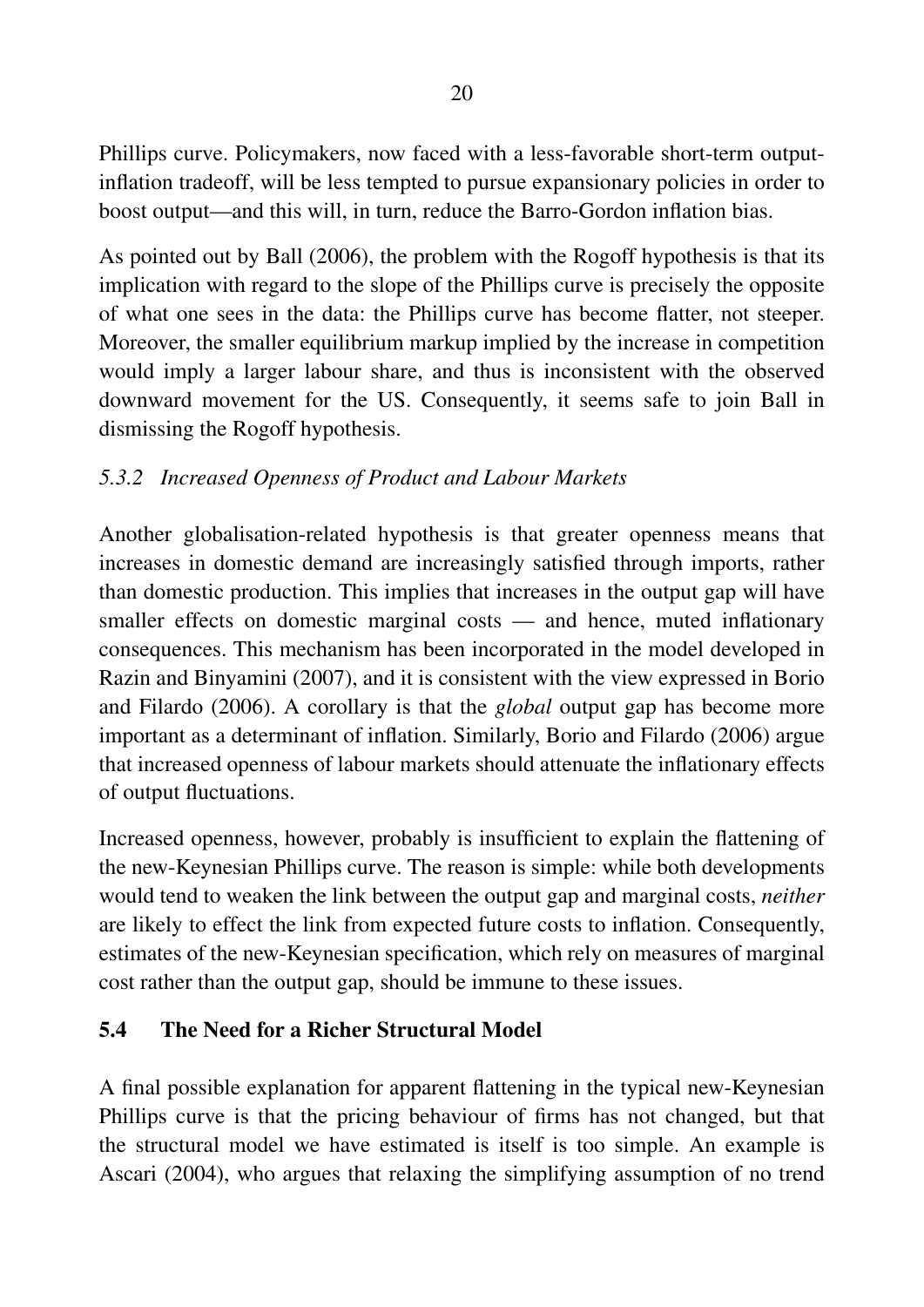inflation considerably alters the Calvo model. Alternatively, our results suggest that the frequency of price setting may be dependent on the average inflation rate - as price resetting is estimated to have been more frequent in the 1970s than subsequently, an idea also raised by Ball, Mankiw and Romer (1988). This raises a possible indirect way that monetary policy may have influenced the slope of the Phillips curve, namely by achieving lower trend inflation it has created an environment in which firms reset their prices less frequently. While we have interpreted the Calvo parameter as a "deep" parameter, really the Calvo framework imposes a constraint on optimal behaviour in order to produce nominal rigidities rather than providing a truly behavioural reason why they occur. Consequently, it is not implausible that the frequency with which prices are reset may be time-varying. To fully investigate this we obviously need a considerably richer structural model.

## 6. Conclusions

It is now 50 years after Phillips first observed the relationship between unemployment and wages, variants of which now occupy a critical position in the intellectual framework underpinning monetary policy. Recently, policymakers have observed that fluctuations in activity do not appear to be as inflationary as in the past, which is borne out by our estimates of reduced-form Phillips curves. This paper has attempted to summarize some of the common arguments cited regarding why this has occurred, using the standard new-Keynesian Phillips curve as an organizing framework. Our estimates suggest that there has also been a flattening in this "structural" model, that is, there has been a change in the pricesetting behaviour of firms. In particular, it appears that the duration between price resetting may have lengthened. Many of the common explanations for changes in the price-setting behaviour of firms are related to globalisation. While globalisation may alter the relationship between the output gap and marginal costs, it is unclear why it would alter the link between marginal costs and inflation in a way that corresponds to a flattening of the Phillips curve. In a structural model the deep parameters in the Phillips curve should be invariant to changes in the conduct of monetary policy. However, one potential explanation is that lower trend inflation resulting from the improved conduct of monetary policy may account for the more infrequent price resetting and hence the flattening Phillips curve, a possibility which is not accommodated in the benchmark new-Keynesian model.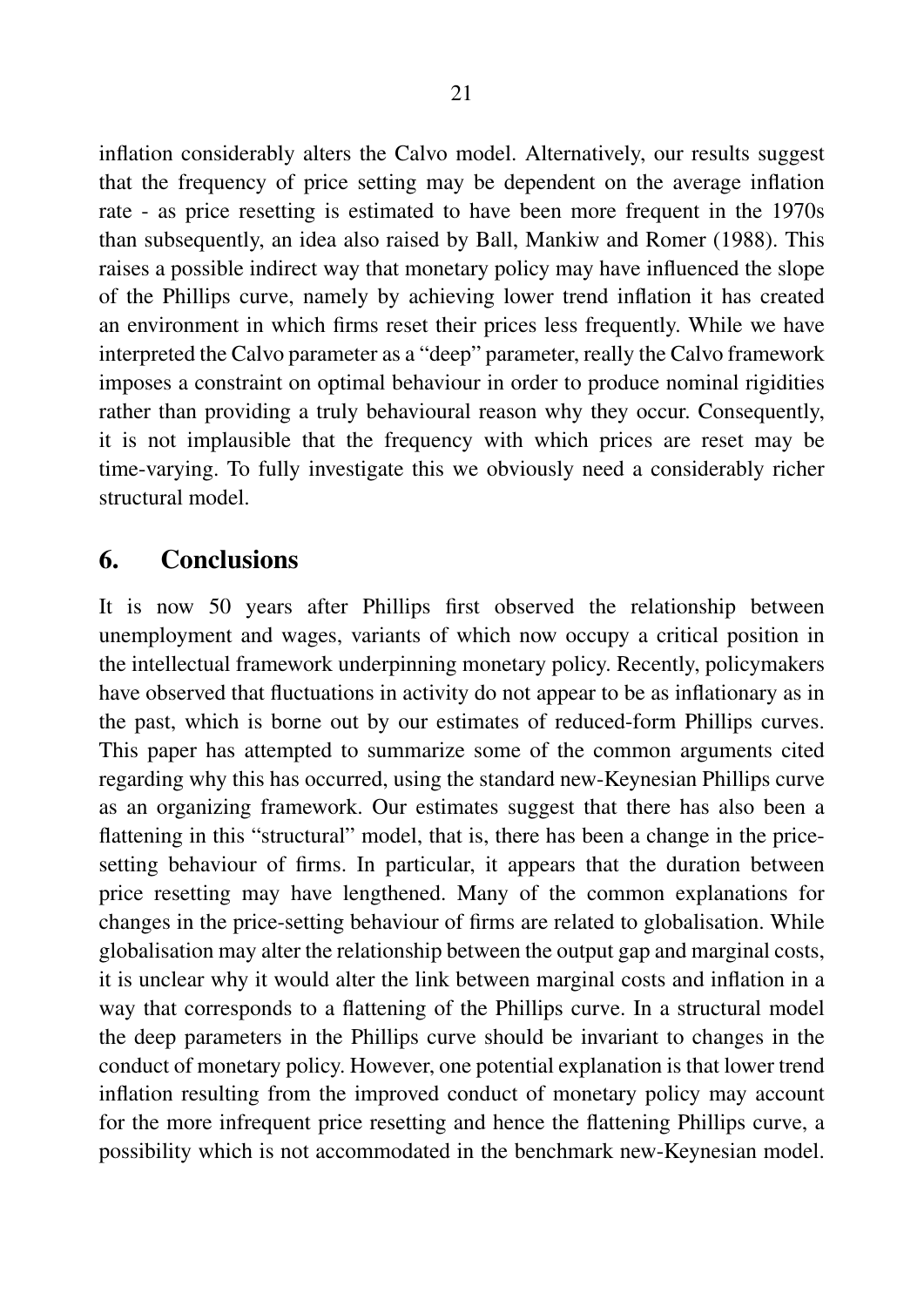In all, it appears that after 50 years there is still considerable work to be done in order to fully understand the relationship between aggregate activity and inflation.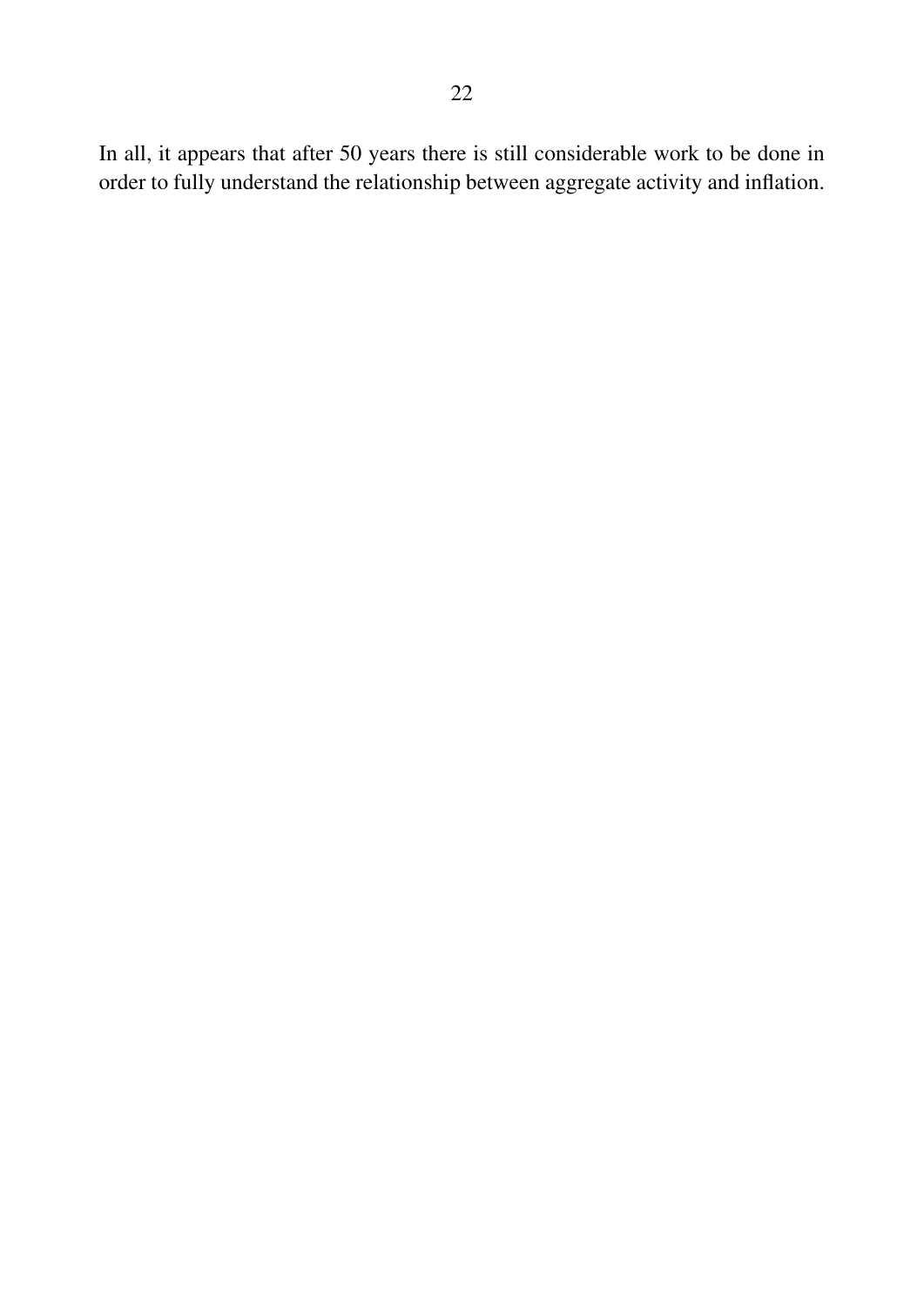## References

Adolfson M, S Laseen, J Linde and M Villani (2007), 'Bayesian estimation of an open economy dsge model with incomplete pass-through', *Journal of International Economics*, 72(2), pp 481–511.

Ascari G (2004), 'Staggered prices and trend inflation: Some nuisances', *Reveiw of Economic Dynamics*, 7, pp 642–667.

Ball L (2006), 'Has globalization changed inflation?', National Bureau of Economic Research Working Paper No 12687.

Ball L, NG Mankiw and D Romer (1988), 'The new keynesian economics and the output inflation trade-off', *Brookings Papers on Economic Activity*, 1988(1), pp 1–65.

Batini N, B Jackson and S Nickell (2005), 'An open-economy new keynesian phillips curve for the u.k.', *Journal of Monetary Economics*, 52, pp 1061–1071.

Bean C (2006), 'Globalisation and inflation', Speech, Bank of England.

Beaudry P and M Doyle (2000), 'What happened to the phillips curve in the 1990s in canada?', in *Price Stability and the Long-Run Target for Monetary Policy*, Bank of Canada, Ottawa, pp 51–82.

Bils M and PJ Klenow (2004), 'Some evidence on the importance of sticky prices', *Journal of Political Economy*, 112(5), pp 947–985.

Binder M and MH Pesaran (1995), 'Handbook of applied econometrics: Macroeconomics', Basil Blackwell, Oxford, chapter Multivariate Rational Expectations Models and Macroeconomic Modelling: A Review and Some New Results.

Borio C and A Filardo (2006), 'Globalisation and inflation: New cross-country evidence on the global determinants of domestic inflation', Manuscript, Bank for International Settlements.

Calvo G (1983), 'Staggered contracts in a utility maximizing framework', *Journal of Monetary Economics*, 12(3), pp 383–398.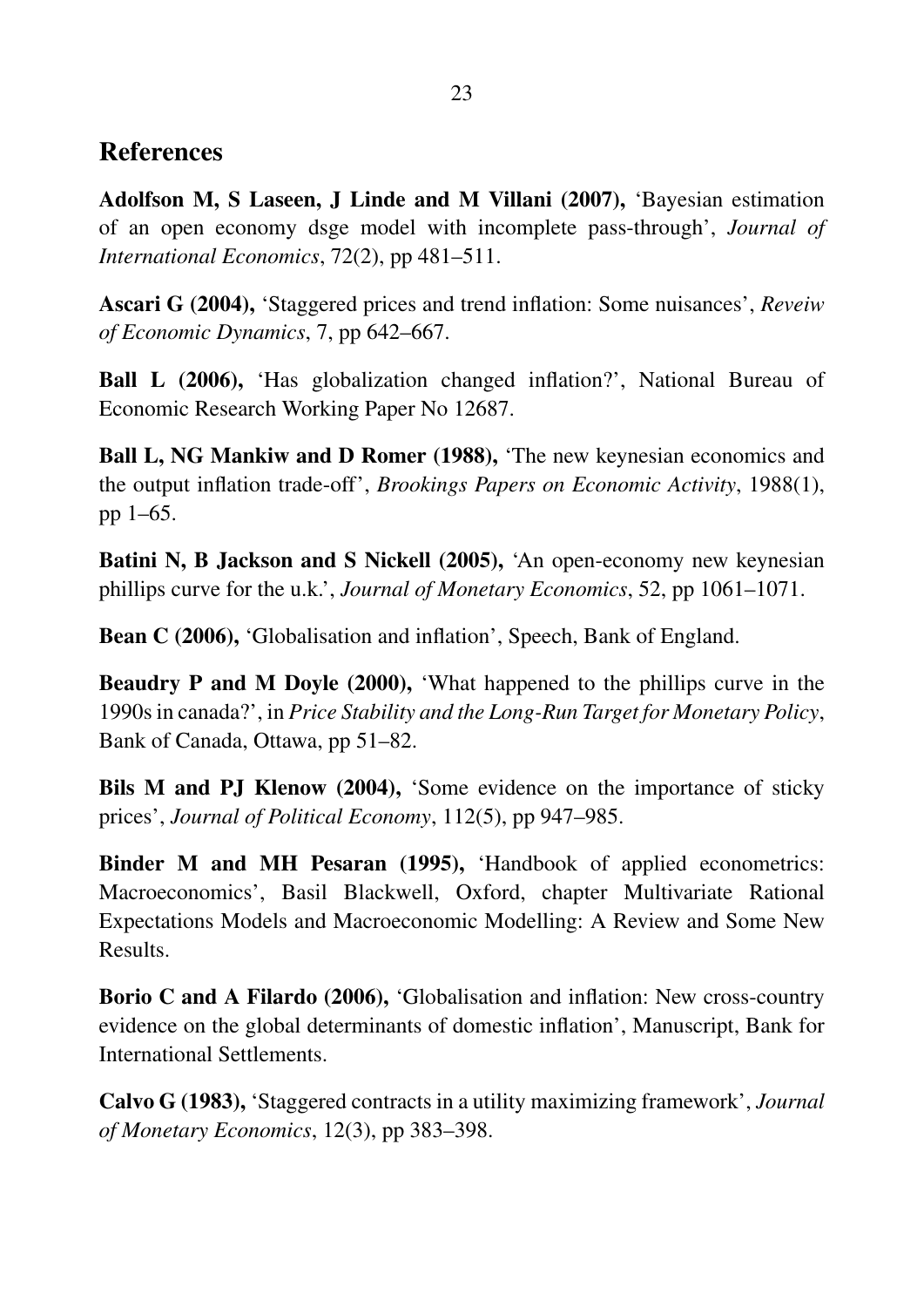Campa J and LS Goldberg (2002), 'Exchange rate pass-through into import prices: A macro or micro phenomenon', Federal Reserve Bank of New York Staff Reoprt No 149.

Carlstrom C, TS Fuerst and M Paustian (2007), 'Inflation persistence, inflation targeting, and the great moderation', Federal Reserve Bank of Cleveland Working Paper No 07-21.

Christiano LJ, M Eichebaum and C Evans (2005), 'Nominal rigidities and the dynamic effects of a shock to monetary policy', *Journal of Political Economy*, 113(1), pp 1–45.

Clarida R, J Gali and M Gertler (2000), 'Monetary policy rules and macroeconomic stability: Evidence and some theory', *Quarterly Journal of Economics*, 115(1), pp 147–180.

Corrado C and L Slifman (1999), 'Decomposition of productivity and unit costs', *American Economic Review*, 89(2), pp 328–332.

de Brouwer G and N Ericsson (1998), 'Modelling inflation in australia', *Journal of Business and Economic Statistics*, 16(4), pp 443–449.

Dwyer J and K Leong (2001), 'Changes in the determinants of inflation in australia', Reserve Bank of Australia Research Discussion Paper No 2001-02.

Gali J (2008), *Monetary Policy, Inflation and the Busienss Cycle: An introduction to the New Keynesian Framework*, Princeton University Press.

Gali J and M Gertler (1999), 'Inflation dynamics: A structural econometric analysis', *Journal of Monetary Economics*, 44, pp 195–222.

Gali J, M Gertler and JD Lopez-Salido (2001), 'European inflation dynamics', *European Economic Review*, 45, pp 1237–1270.

Gali J, M Gertler and JD Lopez-Salido (2005), 'Robustness of the estimates of the hybrid new keynesian phillips curve', *Journal of Monetary Economics*, 52, pp 1107–1118.

Guay A and F Pelgrin (2004), 'The u.s. new keynesian phillips curve: An empirical assessment', Bank of Canada Working Paper No 2004-35.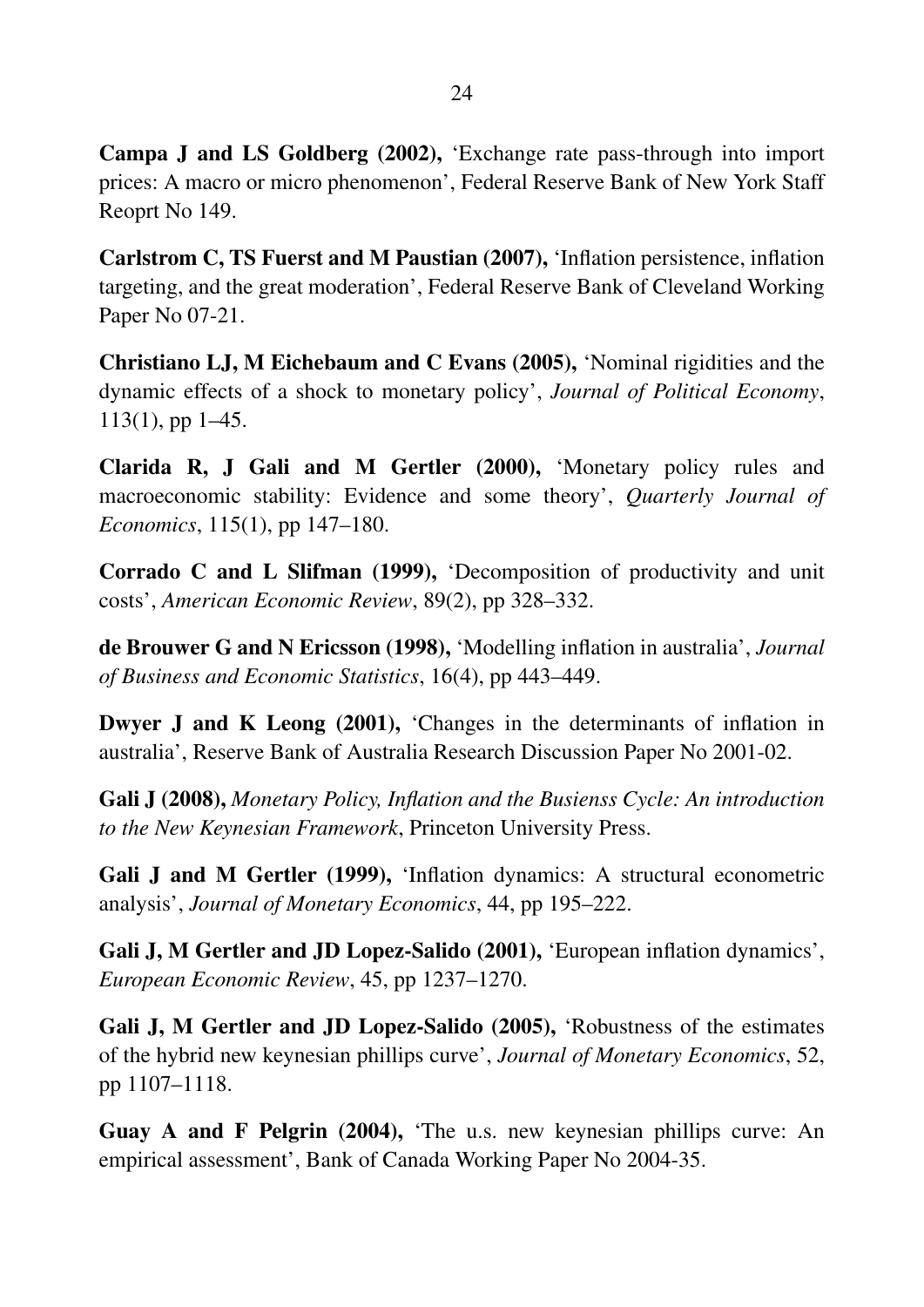Justiniano A and B Preston (2004), 'Small Open Economy DSGE Models: Specification, Estimation and Model Fit', Columbia University, forthcoming in the Journal of Applied Econometrics.

Kent C and D Norman (eds) (2005), *The Changing Nature of the Business Cycle*, Reserve Bank of Australia Annual Conference, Reserve Bank of Australia, Reserve Bank of Australia.

Koenig E (2003), 'Is the markup a useful real-time predictor of inflation?', *Economics Letters*, 80, pp 261–267.

Krueger AB (1999), 'Measuring labor's share', *American Economic Review*, 89(2), pp 45–51.

Kulish M and D Rees (2008), 'Monetary transmission and the yield curve in a small open economy', Reserve Bank of Australia Research Discussion Paper No 2008-03.

**Olafsson TT** (2007), 'The new keynesian phillips curve: In search of improvements and adaptation to the open economy', Central Bank of Iceland Technical Report No 31.

Lawless M and K Whelan (2007), 'Understanding the dynamics of labour shares and inflation', Central Bank and Financial Services Authority of Ireland Research Technical Paper No 4/RT/07.

Lucas, Robert E. J (1976), 'Econometric policy evaluation: A critique', *Carnegie-Rochester Conference Series on Public Policy*, 1, pp 19–46.

McAdam P and A Willman (2004), 'Supply, factor shares and inflation persistence: Re-examining euro-area new-keynesian phillips curves', *Oxford Bulletin of Economics and Statistics*, 66(Supplement), pp 637–670.

Mishkin FS (2007), 'Inflation dynamics', National Bureau of Economic Research Working Paper No 13147.

Monacelli T (2006), 'Monetary policy in a low pass-through environment', *Journal of Money, Credit and Banking*, 37(6), pp 1042–1066.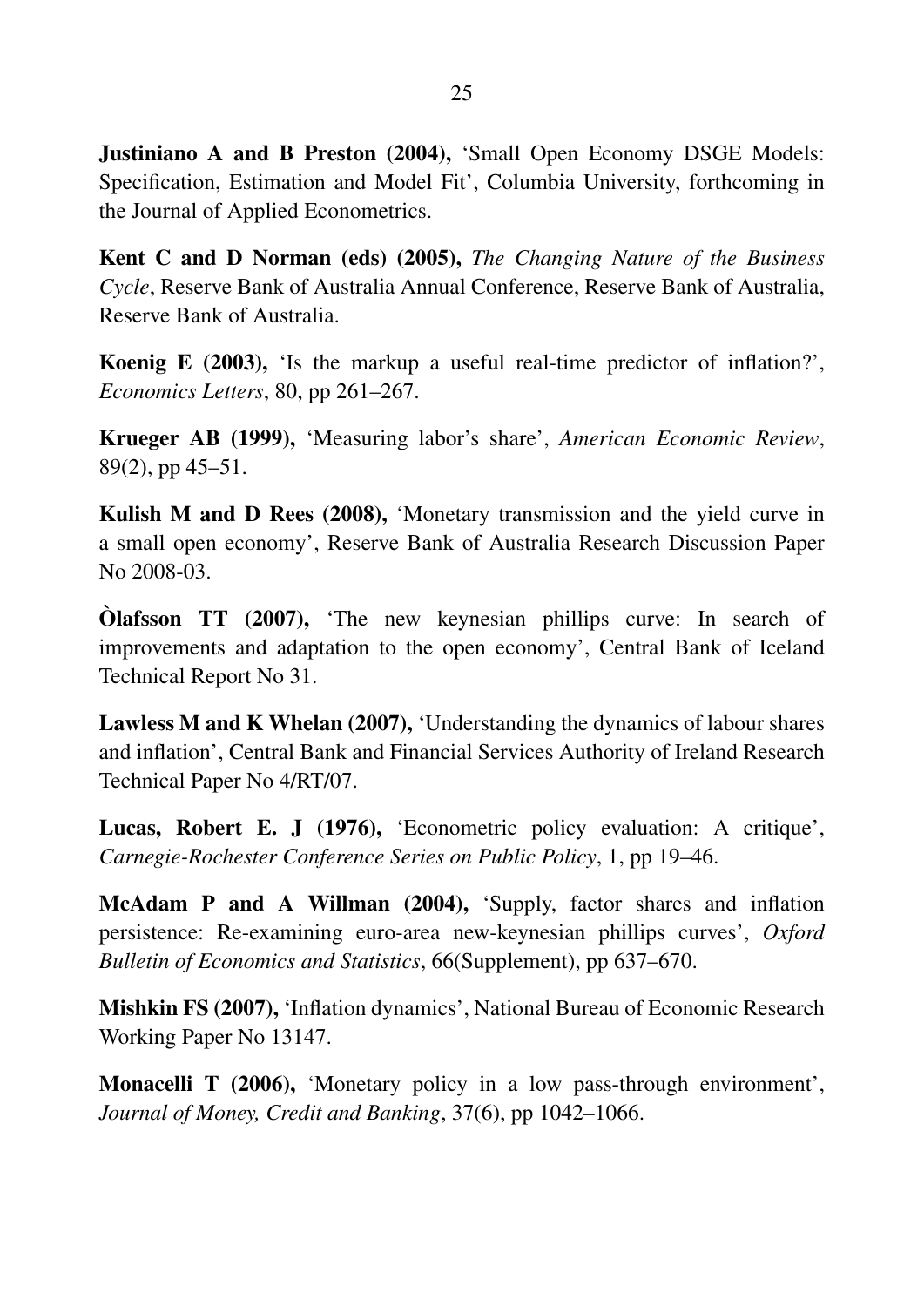Murchison S and A Rennison (2007), 'Totem: The bank of canada's new quarterly projection model', Bank of Canada Technical Report No 97.

Neiss KS and E Nelson (2005), 'Inflation dynamics, marginal cost, and the output gap: Evidence from three countries', *Journal of Money, Credit and Banking*, 37, pp 1019–1046.

Nimark K (2007), 'A Structural Model of Australia as a Small Open Economy', Reserve Bank of Australia Research Discussion Paper No 2007-01.

Orphanides A (2002), 'Monetary policy rules and the great inflation', *American Economic Review, Papers and Proceedings*, 92(2), pp 115–120.

Orphanides A and S van Norden (2002), 'The unreliability of output gap estimates in real time', *The Review of Economics and Statistics*, 84(4), pp 569–583.

Pagan A (2008), Lecture notes for a course given for the Economics Society of New South Wales.

Razin A and A Binyamini (2007), 'Flattened inflation-output tradeoff and enhanced anti-inflation policy: Outcome of globalization?', National Bureau of Economic Research Working Paper No 13280.

Roberts JM (2006), 'Monetary policy and inflation dynamics', *International Journal of Central Banking*, 37, pp 247–72.

Rogoff K (2003), 'Globalization and global disinflation', in *Monetary Policy and Uncertainty: Adapting to a Changing Economy*, Federal Reserve Bank of Kansas City, Jackson Hole, pp 77–112.

Rogoff K (2006), 'Impact of globalization on monetary policy', in *The New Economic Geography: Effects and Implications*, Federal Reserve Bank of Kansas City, Jackson Hole, pp 265–305.

Rotemberg JJ (1987), 'The new keynesian microfoundations', in *NBER Macroeconomics Annual*.

Rotemberg JJ and M Woodford (1999), 'The cyclical behavior of prices and costs', in J Taylor and M Woodford (eds), *Handbook of Macroeconomics, Volume 1*, Elsevier, Amsterdam.